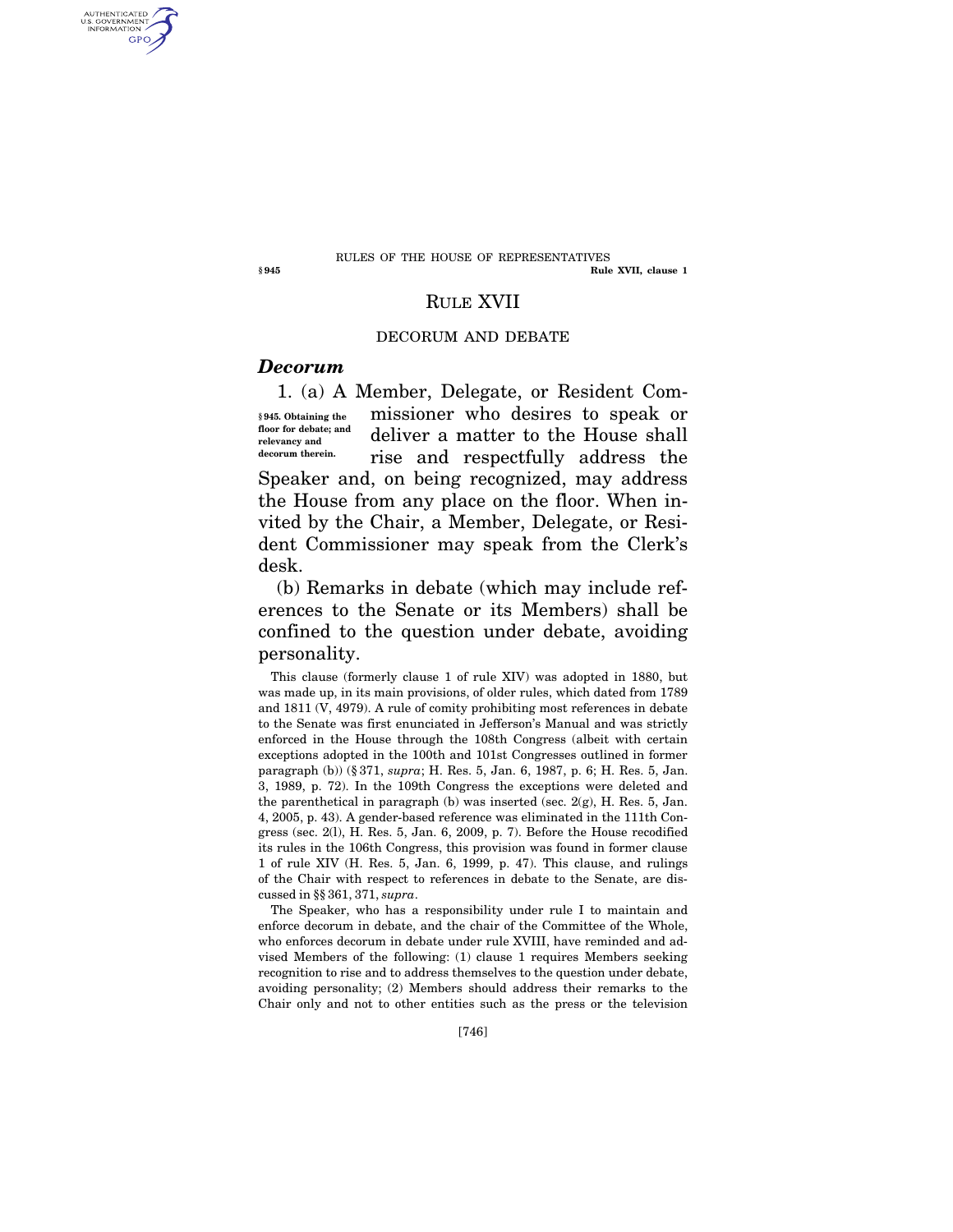#### **Rule XVII, clause 1** § 945 RULES OF THE HOUSE OF REPRESENTATIVES

audience, and the Chair takes the initiative to enforce this rule (see, *e.g.*, Nov. 8, 1979, p. 31519; Sept. 29, 1983, p. 26501; Dec. 17, 1987, p. 36139; Oct. 17, 2005, p. 22907); (3) Members should not refer to or address any occupant of the galleries; (4) Members should refer to other Members in debate only in the third person, by State designation (Speaker O'Neill, June 14, 1978, p. 17615; Oct. 2, 1984, p. 28520; Mar. 7, 1985, p. 5028); (5) Members should refrain from using profanity or vulgarity in debate (Mar. 5, 1991, p. 5036; Feb. 18, 1993, p. 2973; Nov. 17, 1995, p. 33744; July 23, 1998, p. 17032; Oct. 11, 2000, p. 22189; Oct. 2, 2003, pp. 23949, 23950; Mar. 10, 2004, p. 3849); (6) the Chair may interrupt a Member engaging in personalities with respect to another Member of the House, as the Chair does with respect to such references to the Senate or the President (Jan. 4, 1995, p. 551); (7) Members should refrain from discussing the President's personal character (May 10, 1994, p. 9697); (8) Members should heed the gavel (see, *e.g.*, Mar. 16, 1988, p. 4081; Oct. 2, 2003, p. 23950; May 19, 2004, pp. 10107, 10108) because ignoring the gavel is not an act of civil disobedience but rather an act of stark incivility (July 28, 2009, p. 19565), and remarks uttered in debate while not under recognition do not appear in the Congressional Record (*e.g.,* May 22, 2003, p. 12965; Oct. 2, 2003, p. 23950; May 19, 2004, pp. 10107, 10108); (9) Members may not use audio devices during debate (May 24, 2005, p. 11008). The Speaker has deplored the tendency to address remarks directly to the President (or others not in the Chamber) in the second person, and cautions Members on the Chair's own initiative (see, *e.g.*, Oct. 16, 1989, p. 24715; Oct. 17, 1989, p. 24764; Jan. 24, 1990, p. 426; Oct. 9, 1991, p. 25999; Speaker Boehner, Jan. 23, 2012, p. \_; Speaker Boehner, Feb. 26, 2013, p. \_). Even when referring in debate to the Speaker, Members direct their remarks to the occupant of the Chair (Nov. 1, 1983, p. 30267).

Members should refrain from speaking disrespectfully of the Speaker or arraigning the personal conduct of the Speaker, and under the precedents the sanctions for such violations transcend the ordinary requirements for timeliness of challenges (II, 1248; Jan. 4, 1995, p. 551; Jan. 18, 1995, p. 1441; Jan. 19, 1995, p. 1599). Engaging in personalities with respect to the Speaker's conduct is not in order even though possibly relevant to a pending resolution granting him certain authority (Sept. 24, 1996, p. 24485).

This clause also has been interpreted to proscribe the wearing of badges by Members to communicate a message, because Members must rise and address the Speaker to deliver any matter to the House (Speaker O'Neill, Apr. 15, 1986, p. 7525; Feb. 22, 1995, p. 5435; Mar. 29, 1995, p. 9662; Oct. 19, 1995, pp. 28522, 28540, 28646; Nov. 17, 1995, p. 5435; Mar. 7, 1996, p. 4083; Sept. 26, 1996, p. 25117; July 24, 1998, p. 17157; Sept. 28, 2000, p. 19940; Sept. 22, 2004, p. 18967; May 22, 2013, p. ). A Member's comportment may constitute a breach of decorum even though the content of that Member's speech is not, itself, unparliamentary (July 29, 1994, p. 18609). Under this standard the Chair may deny recognition to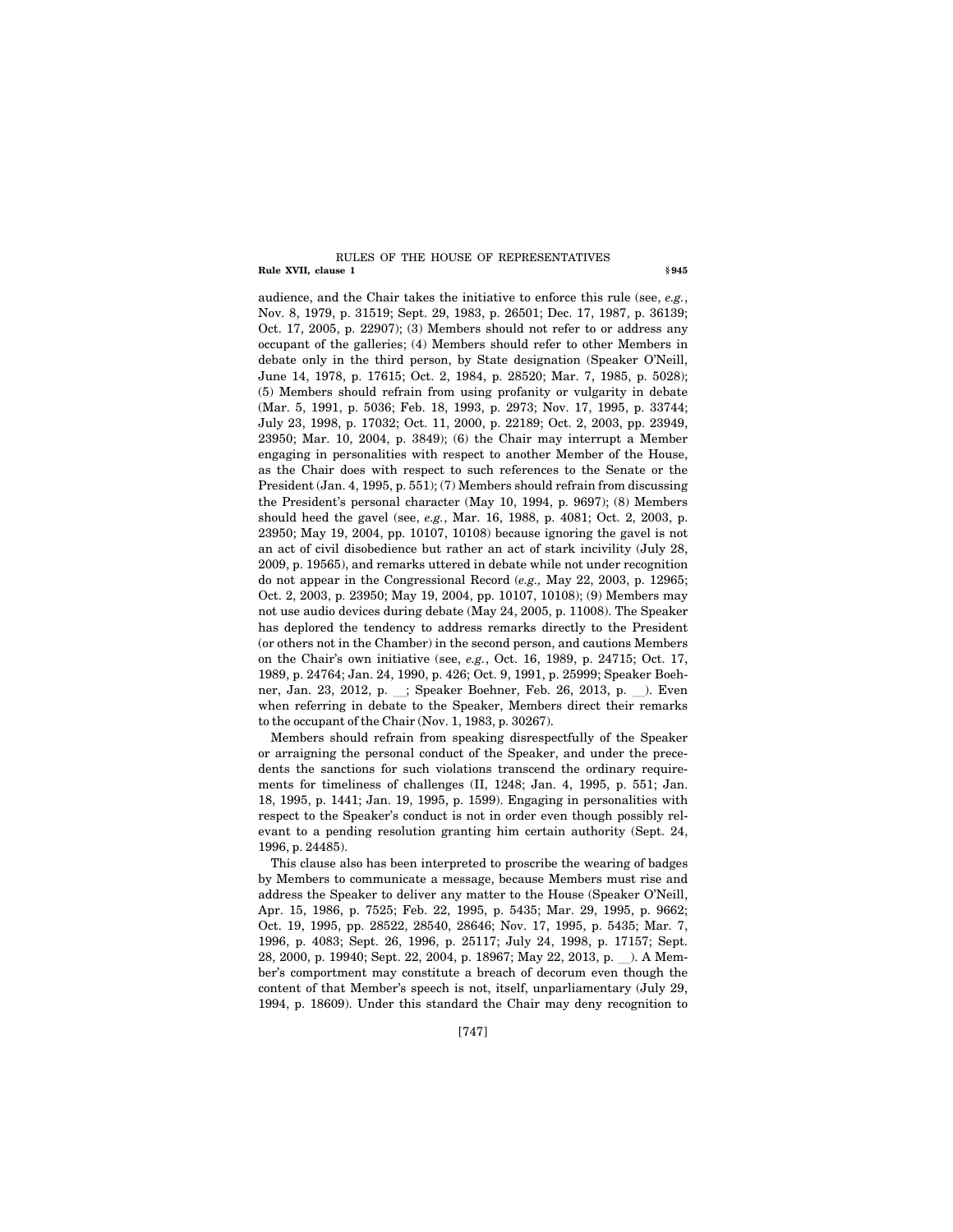#### **§ 946 Rule XVII, clause 1**  RULES OF THE HOUSE OF REPRESENTATIVES

a Member who has engaged in unparliamentary debate and ignored repeated admonitions by the Chair to proceed in order, subject to the will of the House on the question of proceeding in order (Sept. 18, 1996, p. 23535).

For further discussion of personalities in debate with respect to references to the official conduct of a Member, see §§ 361–363, *supra*; with respect to references to the President, see § 370, *supra*; and with respect to references to the Senate, see §§ 371–374, *supra*.

Aside from "special-order," "morning-hour," or "one-minute" debate, where no question is pending and recognition is by unanimous consent or leadership listings, it is a general rule that a motion must be made before a Member may proceed in debate (V, 4984, 4985), and this motion must be reduced to writing upon demand (V, 4986). A motion must also be stated by the Speaker or read by the Clerk before debate may begin (V, 4982, 4983, 5304). The withdrawal of a motion precludes further debate on it (V, 4989). But sometimes when a communication or a report has been before the House it has been debated before any specific motion has been made in relation to it (V, 4987, 4988). In a few cases, such as conference reports and reports from the Committee of the Whole, the motion to agree is considered as pending without being offered from the floor (IV, 4896; V, 6517).

In presenting a question of personal privilege a Member is not required to offer a resolution, as is the case involving the privileges of the House (III, 2546, 2547; VI, 565, 566, 580; see § 708, *supra* ). Personal explanations merely are made by unanimous consent (V, 5065).

A Member having the floor may not be deprived of it by an ordinary motion, even the highly privileged motion to adjourn **§ 946. Interruption of a**  (V, 5369, 5370; VIII, 2646), or the motion to table (Mar. 18, 1992, p. 6022), a parliamentary inquiry (VIII, 2455– **Member in debate.** 

2458), a question of privilege (V, 5002; VIII, 2459), a motion that the Committee rise (VIII, 2325), or a demand for the previous question (VIII, 2609; Mar. 18, 1992, p. 6022), but may be interrupted for a conference report (V, 6451; VIII, 3294) or by a point of order (*e.g.*, June 24, 2008, pp. 13499, 13500). It is a custom also for the Speaker to request a Member to yield for the reception of a message. A Member may yield the floor for a motion to adjourn or that the Committee of the Whole rise without losing the right to continue when the subject is again continued (V, 5009–5013), but if the House has by resolution vested control of general debate in the Committee of the Whole in designated Members, their control of general debate may not be abrogated by another Member moving to rise, unless they yield for that purpose (May 25, 1967, p. 14121; June 10, 1999, p. 12471). A Member may also be seated while a paper is being read on the Member's time without losing the right to the floor (V, 5015). A Member who, having the floor, moved the previous question was permitted to resume the floor on withdrawing the motion (V, 5474). But a Member may not yield to another Member to offer an amendment without losing the floor (V, 5021,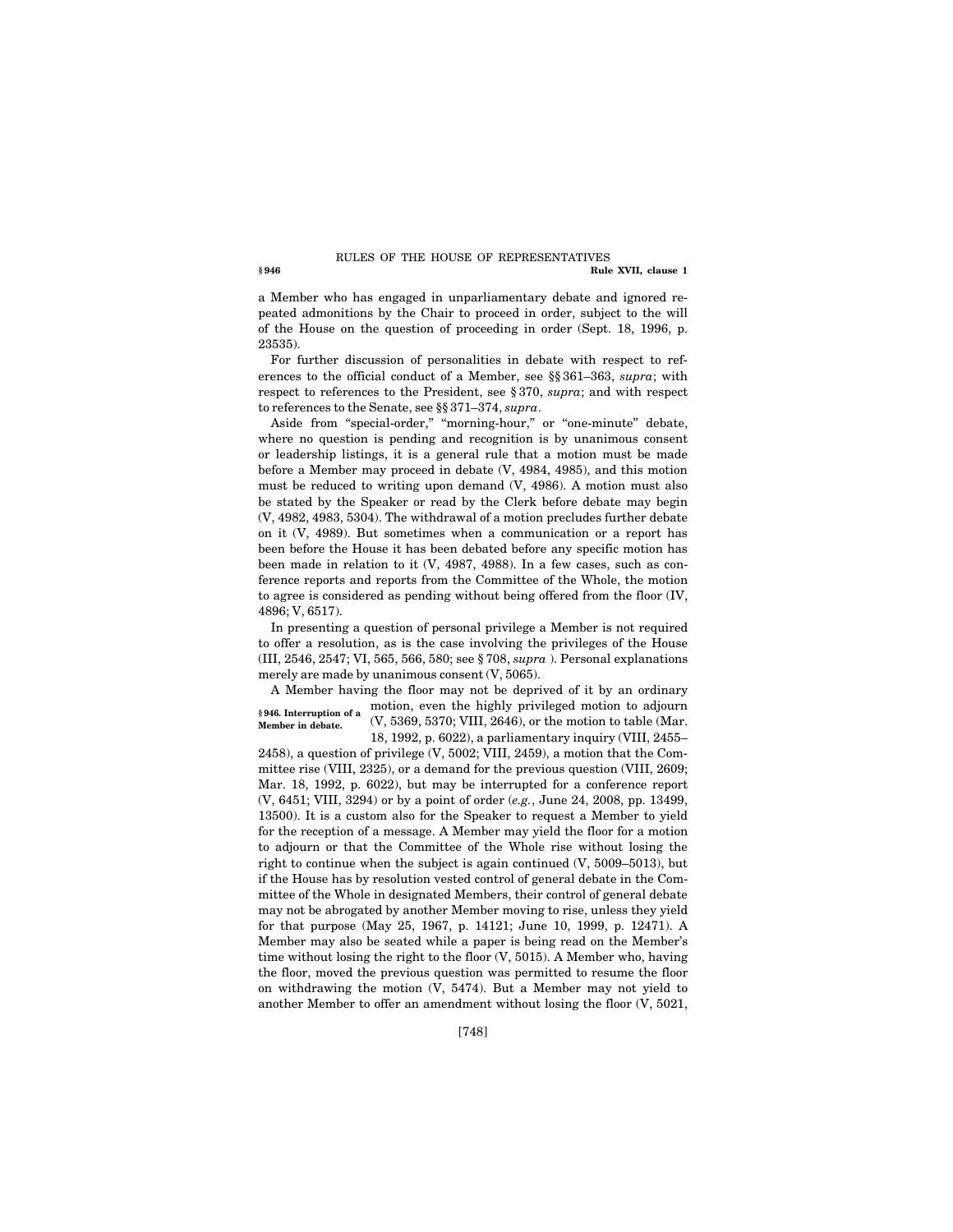#### **Rule XVII, clause 1** § 947–§ 948 RULES OF THE HOUSE OF REPRESENTATIVES

5030, 5031; VIII, 2476), and a Member may not offer an amendment in time secured for debate only (VIII, 2474), or request unanimous consent to offer an amendment unless yielded to for that purpose by the Member controlling the floor (Sept. 24, 1986, p. 25589; May 11, 2006, p. 7877). A Member recognized under the five-minute rule in the Committee of the Whole may not yield to another Member to offer an amendment, because it is within the power of the Chair to recognize Members to offer amendments (Apr. 19, 1973, p. 13240; Dec. 12, 1973, p. 41171). A Member desiring to interrupt another in debate should address the Chair for permission of the Member speaking (V, 5006; VI, 193), but the latter may exercise discretion as to whether or not to yield (V, 5007, 5008; VI, 193; VIII, 2463, 2465). It is not in order to disrupt a Member's remarks in debate by repeatedly interrupting to ask whether the Member will yield after having declined to do so (Apr. 9, 1992, p. 9040; Nov. 13, 1997, p. 26533; Apr. 2, 2009, pp. 9692, 9693). If a Member interrupts another during debate without being yielded to or otherwise recognized (as on a point of order), such remarks are not printed in the Record (Speaker O'Neill, Feb. 7, 1985, p. 2229; July 21, 1993, p. 16545; July 29, 1994, p. 18609). Members should not engage in disruption while another is speaking (Dec. 20, 1995, p. 37878; June 27, 1996, p. 15915).

The Speaker may of right speak from the Chair on questions of order and be first heard (II, 1367), but with this exception **§ 947. Speaker in** 

**debate.** 

may speak from the Chair only by leave of the House and on questions of fact (II, 1367–1372). On occasions

comparatively rare Speakers have called Members to the Chair and participated in debate on questions of order or matters relating to their own conduct or rights, usually without asking consent of the House (II, 1367, 1368, 1371; III, 1950; V, 6097). In more recent years, Speakers have frequently entered into debate from the floor on substantive legislative issues before the House for decision, and the right to participate in debate in the Committee of the Whole is without question (see, *e.g.*, Apr. 30, 1987, p. 10811).

It has always been held, and generally quite strictly, that in the House

**§ 948. Remarks must be confined to the subject.** 

remarks must be confined to the subject under debate (V, 5043–5048; VI, 576; VIII, 2481, 2534). The Chair normally does not take initiative but waits for the question of relevancy of debate to be raised (Sept. 27, 1990,

p. 26226; Mar. 23, 1995, p. 8986; Nov. 14, 1995, pp. 32354–57, 32374; Dec. 15, 1995, p. 37118; Mar. 12, 1996, p. 4149; Mar. 20, 2002, p. 3663), which is untimely after intervening debate (July 31, 2007, p. 21963).

During debate on a bill, a Member under recognition must confine remarks to the pending legislation; that is, remarks must not dwell on another measure not before the House (Nov. 4, 1999, p. 28524; July 31, p. 21970), but rather must maintain a constant nexus between debate and the subject of the bill (Nov. 14, 1995, pp. 32354–57; Mar. 12, 1996, p. 4450; Mar. 20, 2002, pp. 3663–64; June 3, 2003, p. 13483, p. 13486). Although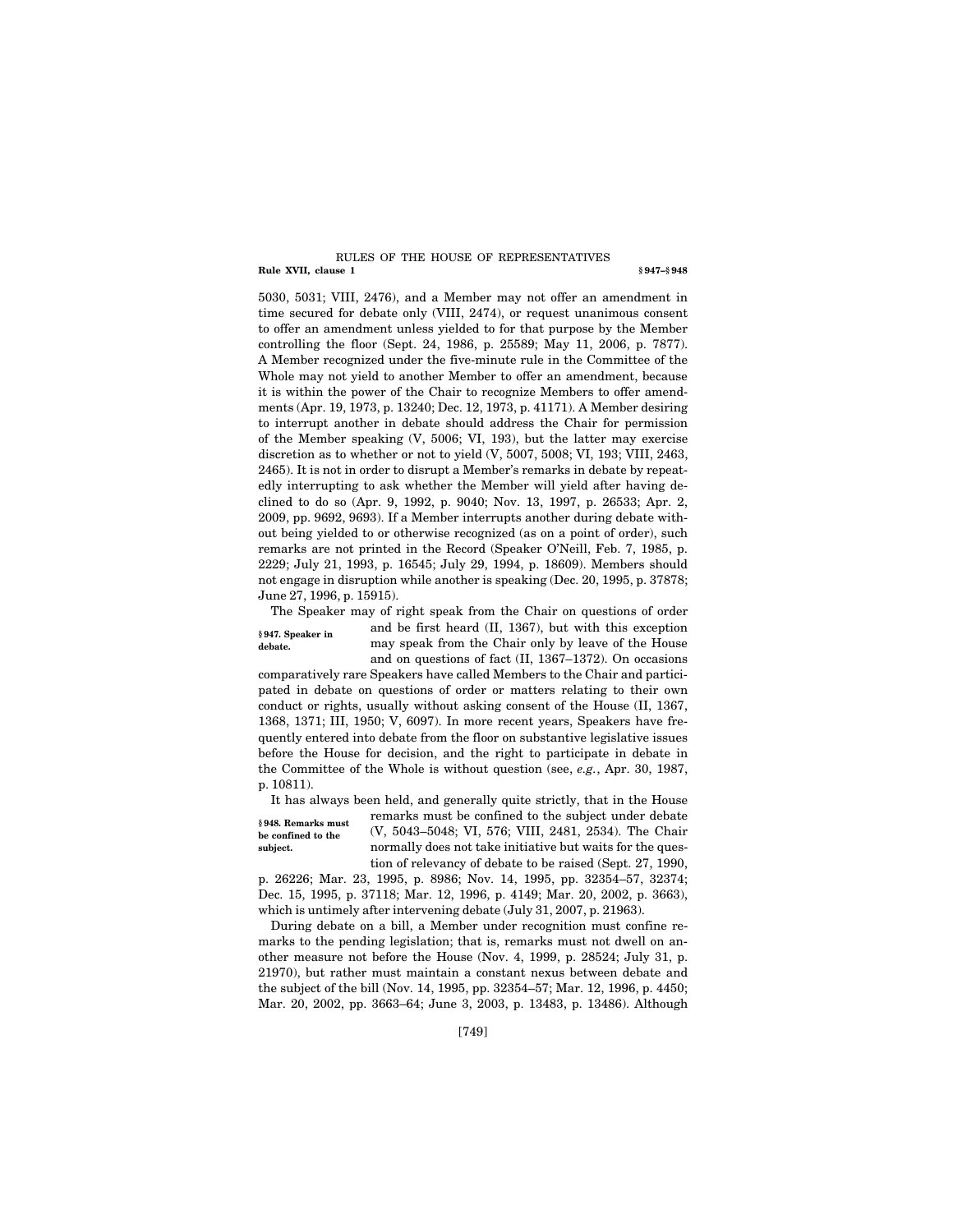#### **§ 948 Rule XVII, clause 1**  RULES OF THE HOUSE OF REPRESENTATIVES

remarks comparing a pending question to a broader policy concern may be relevant, discussion of the broader policy concern may not stray from its nexus to the pending question (July 31, 2007, p. 21965, p. 21966, p. 21967). Debate on a motion to amend must be confined to the amendment (or the second-degree amendment, as the case may be (July 31, 2007, p. 21966)), and may neither include the general merits of the bill (V, 5049– 5051), nor range to the merits of a proposition not included in the underlying resolution (Jan. 31, 1995, p. 3032). Similarly, debate on a motion to recommit with instructions should be confined to the subject of the motion rather than dwelling on the general merits of the bill (Mar. 7, 1996, p. 4092). However, the Chair has accorded Members latitude in debating a series of amendments in the nature of a substitute to a concurrent resolution on the budget (Mar. 25, 1999, p. 5734). On a motion to suspend the rules, debate is confined to the object of the motion and may not range to the merits of a bill not scheduled for such consideration (Nov. 23, 1991, p. 34189; June 11, 2002, p. 9997). Debate on a special order providing for the consideration of a bill may range to the merits of the bill to be made in order (Sept. 26, 1989, p. 21532; Oct. 16, 1990, p. 29668; Oct. 1, 1991, p. 24836), because the question of consideration of the bill is involved, but should not range to the merits of a measure not to be considered under that special order (Sept. 27, 1990, p. 26226; July 25, 1995, p. 20323; Sept. 20, 1995, p. 15838; Dec. 15, 1995, p. 37118; May 1, 1996, p. 9888; May 8, 1996, p. 10511; May 15, 1996, p. 1131; Mar. 13, 1997, p. 3833; Mar. 20, 2002, p. 3664) or to the Rules of the House in general (July 9, 2004, pp. 14971, 14972, 14976 (sustained by tabling of appeal)). Debate on a resolution providing authorities to expedite the consideration of end-ofsession legislation may neither range to the merits of a measure that might or might not be considered under such authorities nor engage in personalities with respect to the official conduct of the Speaker, even as asserted to relate to the question of granting the authorities proposed (Sept. 24, 1996, pp. 24485, 24486). If a unanimous-consent request for a Member to address the House for one hour specifies the subject of the address, the occupant of the Chair during that speech may enforce the rule of relevancy in debate by requiring that the remarks be confined to the subject so specified (Jan. 23, 1984, p. 93). Debate on a question of personal privilege must be confined to the statements or issue that gave rise to the question of privilege (V, 5075–5077; VI, 576, 608; VIII, 2448, 2481; May 31, 1984, p. 14623). Debate on a privileged resolution recommending disciplinary action against a Member, although it may include comparisons with other such actions taken by or reported to the House for purposes of measuring severity of punishment, may not extend to the conduct of another sitting Member not the subject of a committee report (Dec. 18, 1987, p. 36271). The question whether a Member should be relieved from committee service is debatable only within very narrow limits (IV, 4510; June 16, 1975, p. 19056). Debate on a resolution electing a Member to a committee is con-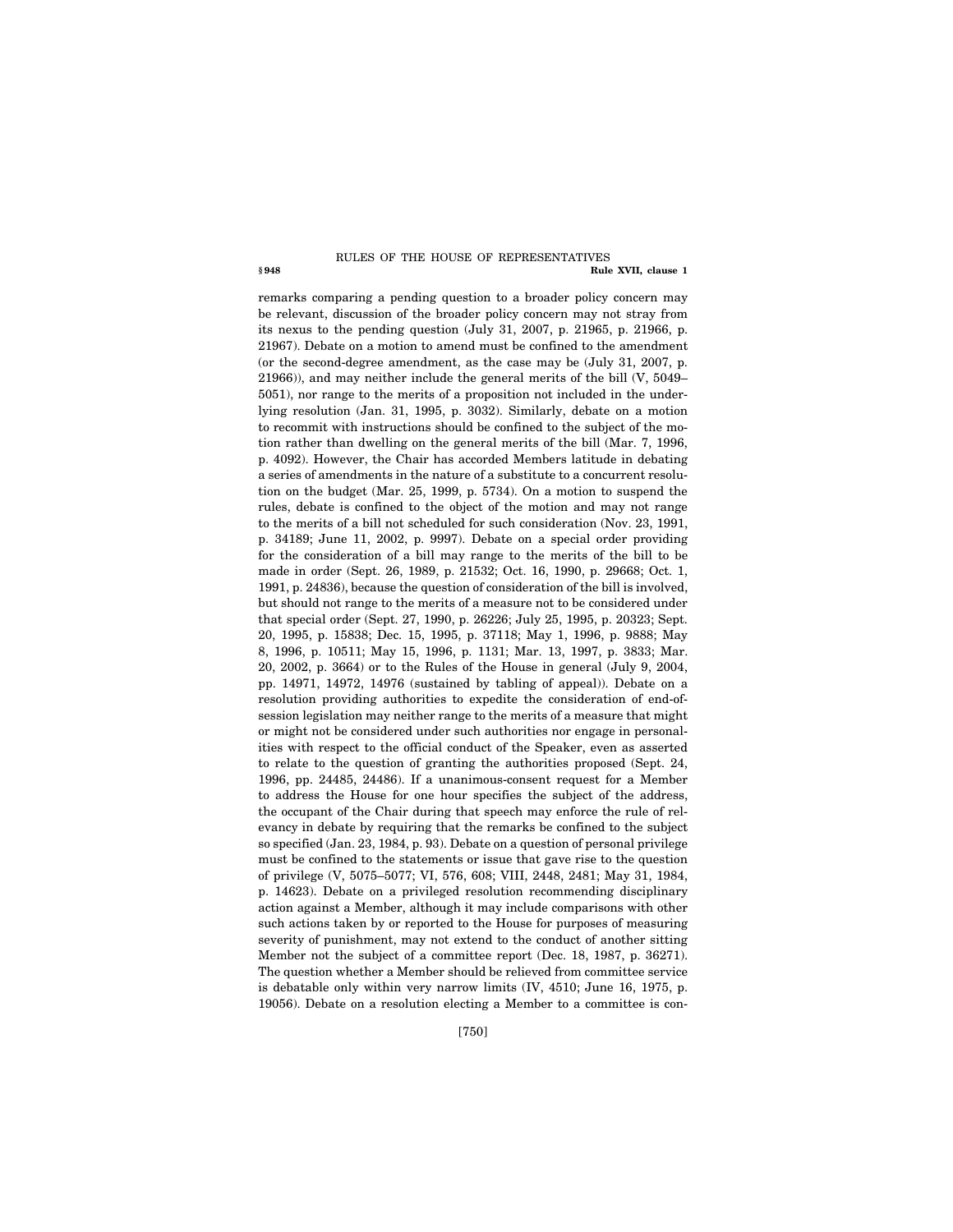#### **Rule XVII, clause 2** § 949 RULES OF THE HOUSE OF REPRESENTATIVES

fined to the election of that Member and should not extend to that committee's agenda (July 10, 1995, p. 18258).

Although Speakers have entertained appeals from decisions as to irrelevancy, they have held such appeals not debatable (V, 5056–5063).

Under prior practice in Committee of the Whole, remarks did not have to be confined to the subject during general debate (V, 5233–5238; VIII, 2590; June 28, 1974, p. 21743); but under modern practice a special order providing for consideration of a measure in the Committee of the Whole typically does require such relevance in debate. All five-minute debate in Committee of the Whole is confined to the subject (V, 5240–5256), even on a pro forma amendment (VIII, 2591), in which case debate must relate to an issue in the pending portion of the bill (VIII, 2592, 2593); thus, if a general provisions title is pending debate may relate to any agency funded by the bill (June 13, 1991, p. 14692).

## *Recognition*

2. When two or more Members, Delegates, or the Resident Commissioner rise at once, the Speaker shall name the Member, Delegate, or Resident Commissioner who is first to speak. \* \* \* **§ 949. Speaker's power of recognition.** 

This provision was adopted in 1789 (V, 4978). Before the House recodified its rules in the 106th Congress, this provision was found in former clause 2 of rule XIV (H. Res. 5, Jan. 6, 1999, p. 47).

In the early history of the House, when business proceeded on presentation by individual Members, the Speaker recognized the Member who arose first; and in case of doubt there was an appeal from such recognition (II, 1429–1434). But as the membership and business of the House increased it became necessary to establish and adhere to a fixed order of business, and recognitions, instead of pertaining to the individual Member, necessarily came to pertain to the bill or other business that would be before the House under the rule regulating the order of business. Hence the necessity that the Speaker should not be compelled to heed the claims of Members as individuals was expressed in 1879 in a report from the Committee on Rules, which declared that ''in the nature of the case discretion must be lodged with the presiding officer'' (II, 1424). And in 1881 the Speaker declined to entertain an appeal from his decision on a question of recognition (II, 1425–1428), establishing thereby a line of precedent that continues (VI, 292; VIII, 2429, 2646, 2762). It also has been determined that a Member may not invoke clause 6 of rule XIV (formerly rule XXV) (§ 884, *supra*), providing that questions relating to the priority of business shall be decided by a majority without debate, to inhibit the Speaker's power of recognition under this clause (Speaker Albert, July 31, 1975, p. 26249). A Member desiring to be recognized should take the time to do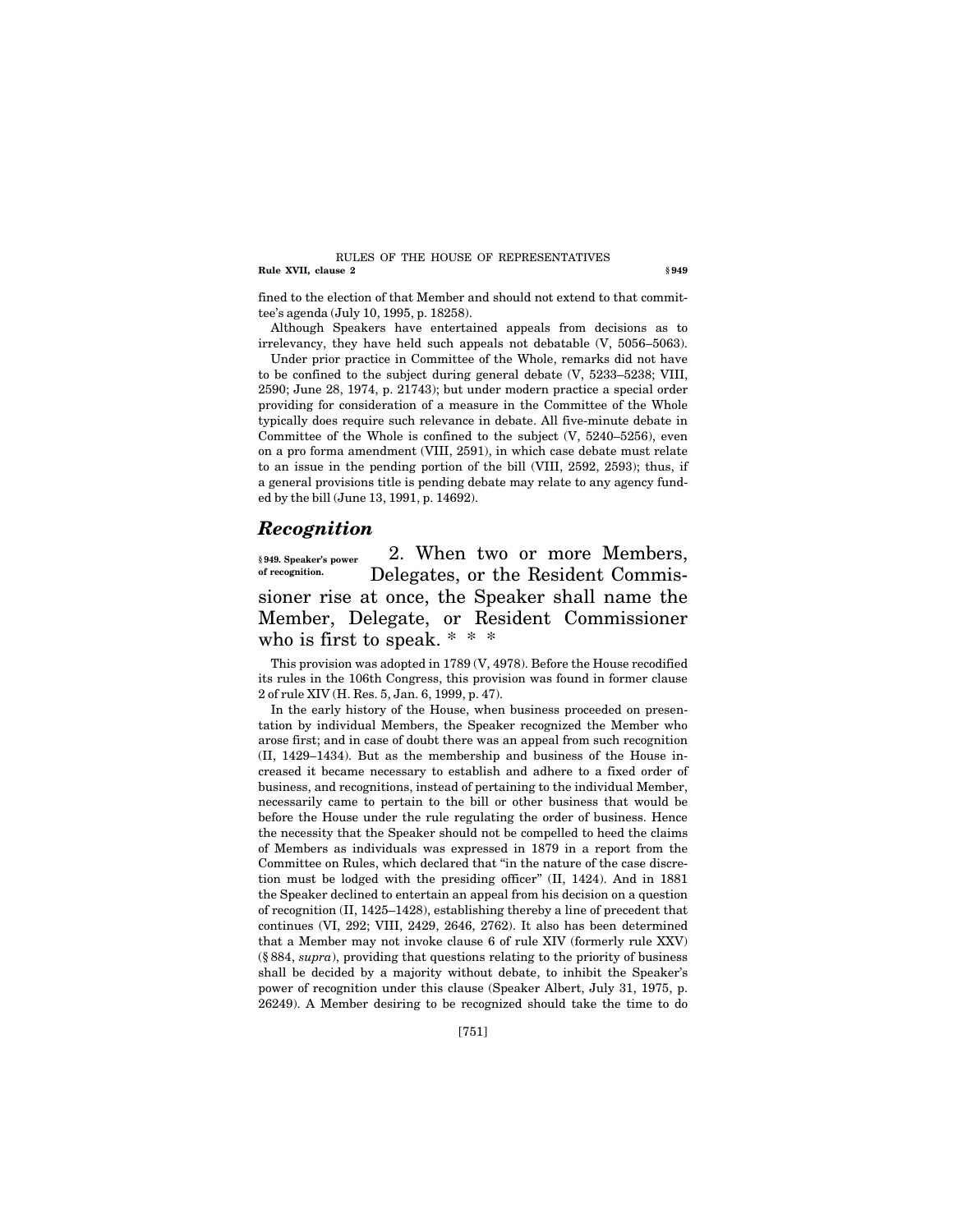#### **§ 950 Rule XVII, clause 2**  RULES OF THE HOUSE OF REPRESENTATIVES

so properly (Speaker Boehner, Jan. 23, 2012, p. \_; Speaker Boehner, Feb.  $26, 2013, p.$ ).

Recognition for one-minute speeches by unanimous consent and the order **§ 950. One-minute and special-order speeches.** 

of recognition therefor are entirely within the discretion of the Speaker (Nov. 15, 1983, p. 32657; Mar. 7, 2001, p. 3027; Sept. 28, 2012, p. \_), who may refuse to recognize for them until the completion of legislative busi-

ness (Deschler-Brown, ch. 29, § 73; July 24, 1980, p. 19386) or decline a unanimous-consent request to increase the number (Mar. 7, 2001, p. 3027; Sept. 16, 2008, p. 19204; Mar. 21, 2010, p. ). It is not in order to raise as a question of the privileges of the House a resolution directing the Speaker to recognize for such speeches, because a question of privilege cannot amend or interpret the Rules of the House (July 25, 1980, pp. 19762– 64). The modern practice of limiting recognition before legislative business to one minute began August 2, 1937 (p. 8004) and was reiterated by Speaker Rayburn on March 6, 1945 (Deschler, ch. 21, § 6.1). Although the Chair's calculation of time consumed under one-minute speeches is not subject to challenge, the Chair endeavors to recognize majority and then minority Members by allocating time in a nonpartisan manner (Aug. 4, 1982, p. 19319). The Speaker will traditionally recognize a Member only once by unanimous consent for a one-minute speech, and will not entertain a second request (May 1, 1985, p. 9995; July 21, 2009, p. ).

Since the 98th Congress the Speaker has followed announced policies of alternating recognition for one-minute speeches and special-order speeches between majority and minority Members (Speaker O'Neill, Aug. 8, 1984, p. 22963; Jan. 4, 1995, p. 551). In the 101st Congress, the Chair continued the practice of alternating recognition for one-minute speeches but began a practice of recognizing Members suggested by their party leadership before others in the well (Apr. 19, 1990, p. 7406). From August 8, 1984, through February 23, 1994, the Speaker also followed an announced policy of recognizing Members of the same party within a given category in the order in which their unanimous-consent requests for special orders were granted (Speaker O'Neill, Aug. 8, 1984, p. 22963; Jan. 5, 1993, p. 106). On February 24, 1994, the Speaker announced a new policy governing recognition for special-order speeches. The Speaker announced that the Chair would recognize for speeches of five minutes or less before longer speeches, and that Members may not enter requests for five-minute special orders earlier than one week in advance. With respect to recognition for longer special orders, the Speaker announced a policy of recognition that would depend not on orders by unanimous consent but, rather, on lists submitted by the respective party Leaders. This policy, the result of bipartisan negotiations, was a departure from the modern practice as described in Deschler, ch. 21, § 7.1 (special-order speeches following legislative business are enabled only by unanimous consent). In the 112th Congress, the Speaker announced a new policy (effective February 1, 2011) of recognizing only for longer speeches following legislative business (Speaker Boehner,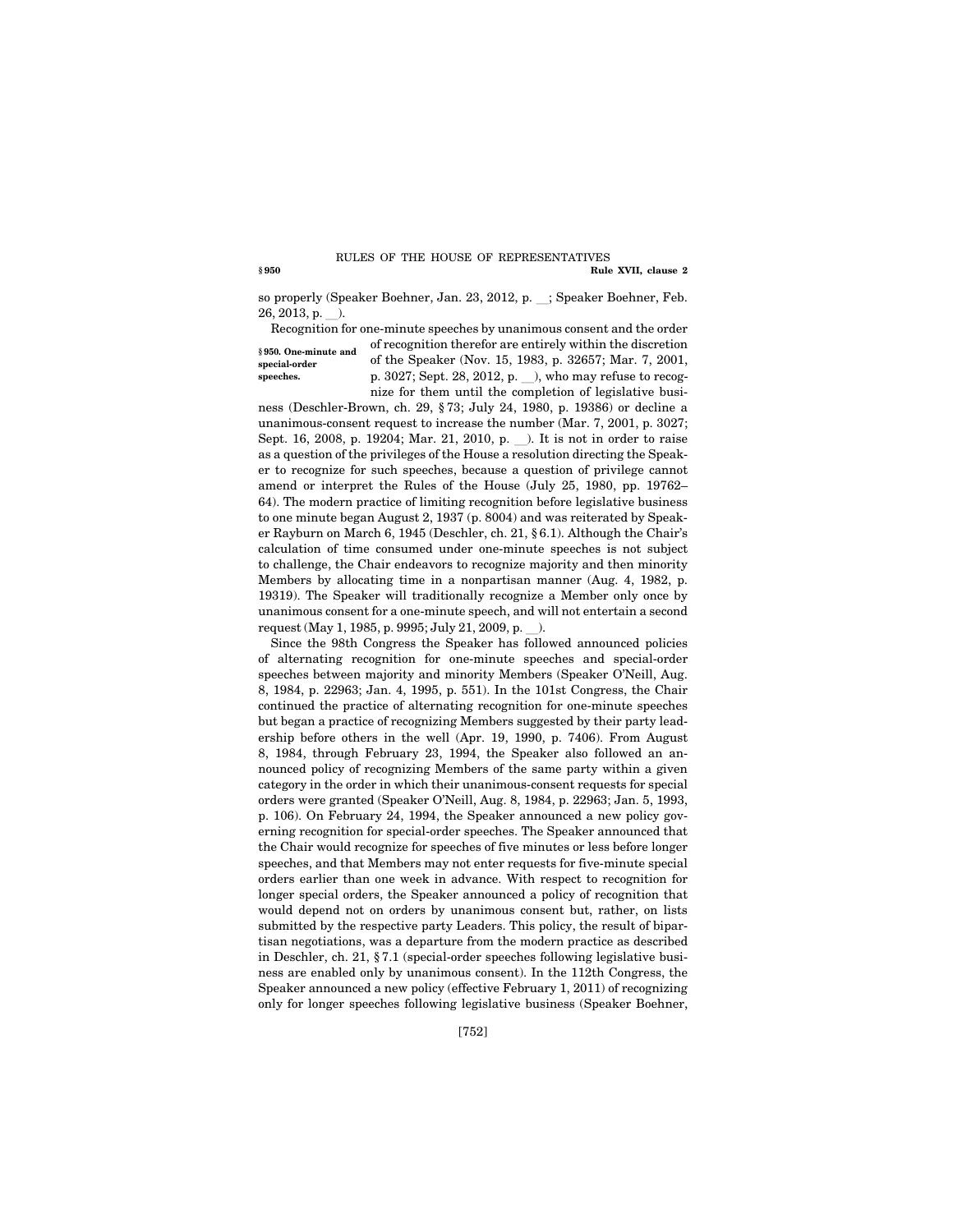#### **Rule XVII, clause 2** § 951 RULES OF THE HOUSE OF REPRESENTATIVES

Jan. 5, 2011, p. \_). Under the Speaker's policy: (1) recognition does not extend beyond 10 p.m.; (2) recognition is limited to four hours equally divided between the majority and minority; (3) the first hour for each party is reserved to its respective Leader or designee; (4) the second hour for each party is divided into two 30-minute periods; (5) time within each party is allotted in accord with a list submitted to the Chair by the respective Leader, and time not claimed at the appropriate point is considered to have expired; (6) recognition for the first hour alternates between the parties from day to day; (7) the respective Leaders may establish additional guidelines for entering requests; and (8) the Speaker may withdraw recognition should circumstances warrant (Feb. 11, 1994, p. 2244; May 23, 1994, p. 1154; June 10, 1994, p. 12684; Jan. 4, 1995, p. 551; Feb. 16, 1995, p. 5096; May 12, 1995, p. 12765; Jan. 21, 1997, p. 460; Jan. 31, 2001, p. 1078; Jan. 5, 2011, p. \_; Jan. 3, 2013, p. \_).

The Chair will recognize for subdivisions of the first hour reserved for special orders only on designations (and reallocations) by the leadership concerned (Oct. 2, 1998, p. 23151; Dec. 12, 2001, p. 25605; June 21, 2012, p.  $\therefore$  Feb. 14, 2013, p.  $\therefore$  A Member who is recognized to control time during special orders may yield to colleagues for such amounts of time as the Member may deem appropriate but may not yield blocks of time to be enforced by the Chair. Members regulate the duration of their yielding by reclaiming the time when appropriate (Jan. 31, 2001, p. 1078). Neither a one-hour (Mar. 6, 2012, p. ) nor 30-minute (Mar. 6, 2012, p. ) special order may be extended, even by unanimous consent. Under a former stricture, the Chair did not entertain a unanimous-consent request to extend a five-minute special-order speech (Mar. 7, 1995, p. 7152; Sept. 29, 2009, pp. 22877, 22878), to recognize for a special-order speech after midnight (May 10, 2007, p. 12222), or to extend a special-order speech beyond midnight (Oct. 7, 1998, p. 24394).

The Chair may withdraw recognition during a special-order speech, declare a recess under clause 12 of rule I, and following the recess confer recognition for the remainder of the speech (Nov. 4, 2009, p.  $\blacksquare$ ).

Beginning in the second session of the 103d Congress, the House has by unanimous consent agreed (without prejudice to the Speaker's ultimate power of recognition under this rule) to convene early on certain days for morning-hour de-**§ 951. Morning-hour debate.** 

bate (*e.g.*, Feb. 11, 1994, p. 2244; May 23, 1994, p. 11459; June 8, 1994, p. 12305; June 10, 1994, p. 12684; Jan. 4, 1995, p. 551; Feb. 16, 1995, p. 5096). On May 12, 1995 (p. 12765), the House extended and modified the above order to accommodate earlier convening times after mid-May of each year. Through the 111th Congress, the order applied only to Mondays and Tuesdays. Beginning on February 1, 2011, the House expanded the order to include Wednesdays and Thursdays. The above-cited orders of the House: (1) postpone the Prayer, approval of the Journal, and the Pledge of Allegiance during morning-hour debate; and (2) require the Chair to recognize Members for not more than five minutes each, alternating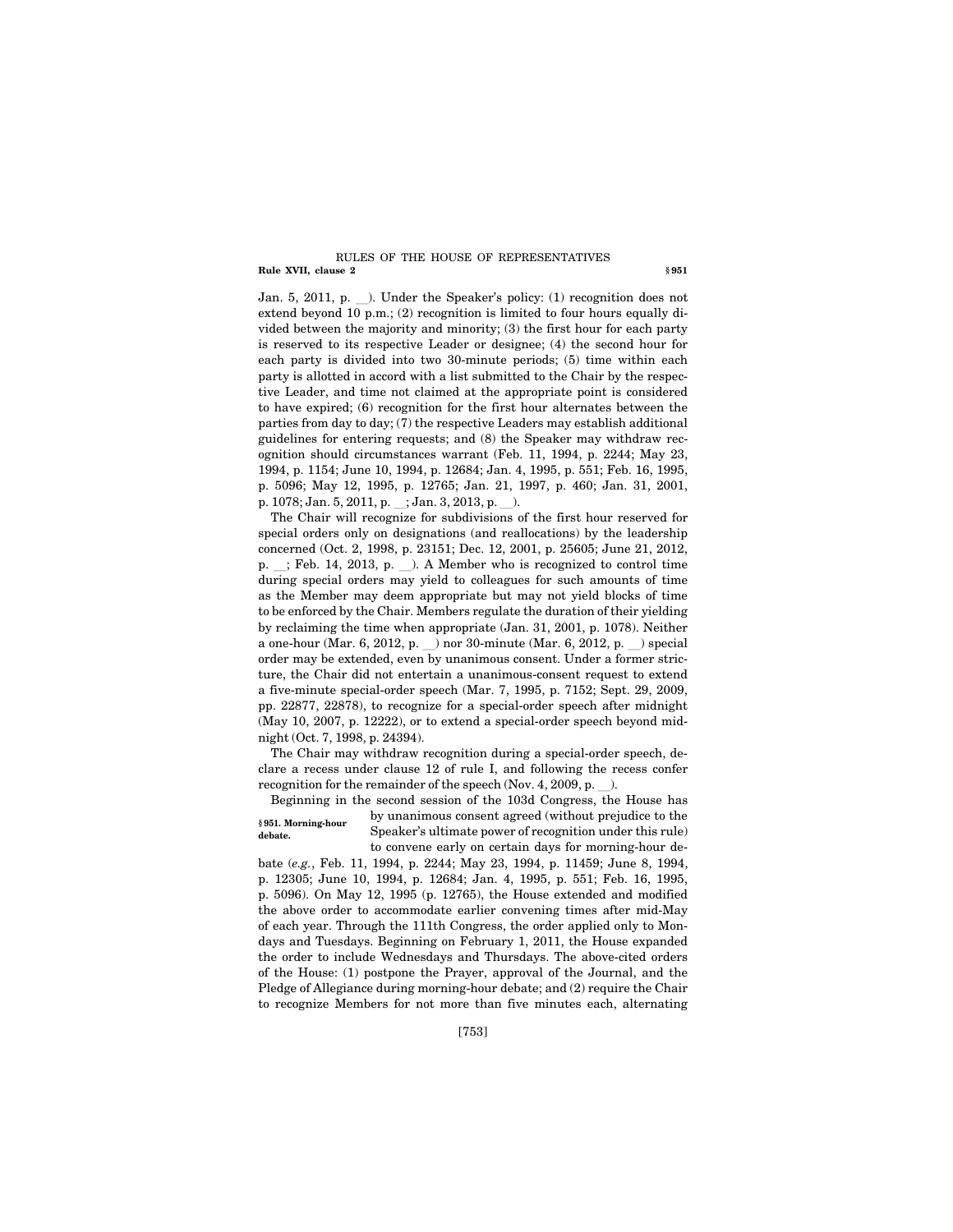#### **§ 952–§ 953 Rule XVII, clause 2**  RULES OF THE HOUSE OF REPRESENTATIVES

between the majority and minority parties in accord with lists supplied by their respective Leaders. Beginning in the 112th Congress, the order was altered to allow the filing of privileged reports during morning-hour debate (Jan. 5, 2011, p. \_; see, *e.g.*, June 20, 2012, p. \_; Aug. 1, 2012, p.  $\Box$ ). Under the customary order of the House establishing morning-hour debate, the Chair does not entertain a unanimous-consent request to extend a five-minute period of recognition (Apr. 28, 1998, p. 6924; Nov. 12, 2002, p. 21327) or to extend recognition beyond the specified termination (10 minutes before convening) (Jan. 2, 2013, p.  $\Box$ ). The Chair may not recognize a request for legislative business (Feb. 27, 2013, p. ) or that a name be removed from a list of cosponsors of a bill (Apr. 26, 1994, p. 8544). The Chair may withdraw recognition during morning-hour debate  $(Mar. 28, 2012, p. ...)$ .

**§ 952. ''Oxford-style'' debates.** 

In the 103d Congress the House agreed by unanimous consent to conduct at a time designated by the Speaker structured debate on a mutually agreeable topic announced by the Speaker, with four participants from each party in a format

announced by the Speaker (Feb. 11, 1994, p. 2244; Mar. 11, 1994, p. 4772; May 23, 1994, p. 11459; June 8, 1994, p. 12305; June 10, 1994, p. 12648). Pursuant to that authority the House conducted three "Oxford-style" debates (Mar. 16, 1994, p. 5088; May 4, 1994, p. 9300; July 20, 1994, p. 17245). As a precursor to those structured debates, special-order time was used for a "Lincoln-Douglas-style" debate involving five Members, with one Member acting as ''moderator'' by controlling the hour under this clause (Nov. 3, 1993, p. 27312).

**§ 953. Speaker governed by usage in recognitions.** 

Although there is no appeal from the Speaker's recognition, the Speaker is not a free agent in determining who is to have the floor. The practice of the House establishes rules from which the Speaker should not depart. For example, when the order of business brings before the House a

certain bill the Speaker must first recognize, for motions for its disposition, the Member who represents the committee that has reported it (II, 1447; VI, 306, 514). This is not necessarily the chair of the committee, for a chair who, in committee, has opposed the bill, must yield the prior recognition to a member of the committee who has favored the bill (II, 1449). Usually, however, the chair has charge of the bill and is entitled at all stages to prior recognition for allowable motions intended to expedite it (II, 1452, 1457; VI, 296, 300). This principle does not, however, apply to the chair of the Committee of the Whole (II, 1453). Once the proponent of a pending motion has been recognized for debate thereon, a unanimousconsent request to modify the motion may be entertained only if the proponent yields for that purpose (Jan. 5, 1996, p. 348). The Chair will entertain a unanimous-consent request regarding the disposition of the measure only if the majority manager yields for that purpose in the case of a motion to instruct conferees (Mar. 29, 2006, p. 4377); a measure on which the previous question has been ordered without intervening motion (Feb. 13,

[754]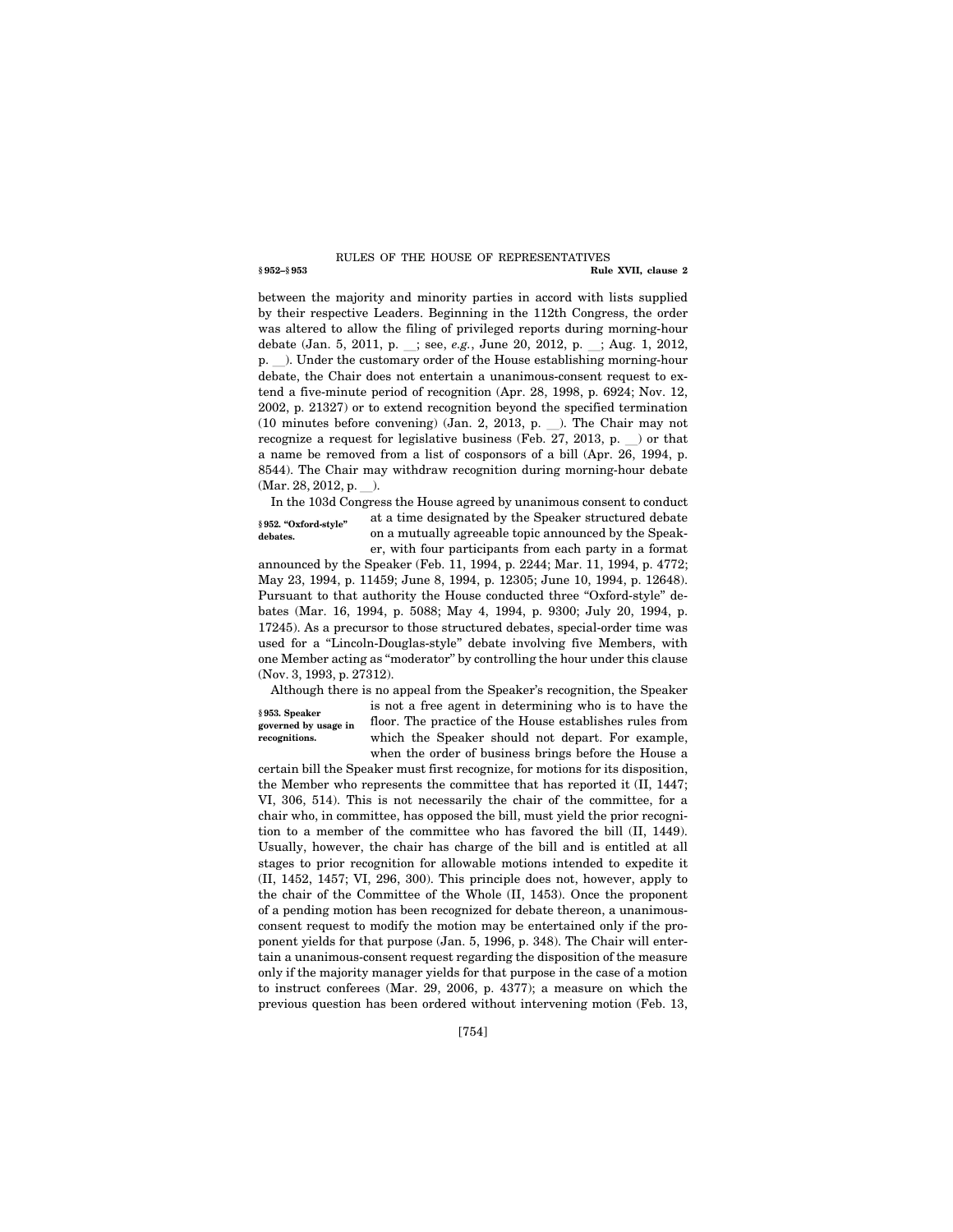#### **Rule XVII, clause 2** § 953 RULES OF THE HOUSE OF REPRESENTATIVES

2007, p. 3877, p. 3878; Mar. 4, 2010, p. \_; July 1, 2010, p. \_ (Chair corrected himself); Feb. 10, 2011, p. \_, p. \_, p. \_, p. \_); or a measure on which time has been yielded under the hour rule solely for the purpose of debate (Dec. 16, 2005, p. 29061; Nov. 7, 2007, p. 30354; May 25, 2011, p.  $\therefore$ ; Feb. 14, 2013, p.  $\therefore$ ), even if the Chair has not yet conferred recognition for debate (Deschler-Brown, ch. 29,  $\S 30.5$ ; May 17, 2012, p.  $\blacksquare$ ). The Member who introduces a bill has no claim to recognition as opposed to members of the reporting committee, but in cases in which a proposition is brought directly before the House the mover is entitled to prior recognition for motions and debate (II, 1446, 1454; VI, 302–305, 417; VIII, 2454, 3231). This principle applies to the makers of certain motions. Thus, the Member on whose motion the enacting clause of a bill is stricken in Committee of the Whole is entitled to prior recognition when the bill is reported to the House (V, 5337; VIII, 2629). Where a Member raises an objection in a joint session to count the electoral vote, and the Houses separate to consider the objection, the Chair first recognizes that Member (III, 1956; Jan. 6, 2005, p. 199) or a co-signer of the objection (Jan. 6, 1969, pp. 145– 7). But a Member may not, by offering a debatable motion of higher privilege than the pending motion, deprive the Member in charge of the bill of possession of the floor for debate (II, 1460–1463; VI, 290, 297–299; VIII, 2454, 3193, 3197, 3259). The Member in charge of the bill and having the floor may demand the previous question, although another Member may propose to offer a motion of higher privilege (VIII, 2684); but the motion of higher privilege must be put before the previous question (V, 5480; VIII, 2684). When the House establishes a special order for consideration of a measure, only a manager identified by the terms of that order is recognized to call up the measure (Deschler, ch. 21, § 1.25; Jan. 18, 2007, p. 1624). The Member who has been recognized to call up a measure in the House has priority of recognition to move the previous question thereon, even over the chair of the committee reporting that measure (Oct. 1, 1986, p. 27468). The fact that a Member has the floor on one matter does not necessarily entitle the Member to prior recognition on a motion relating to another matter (II, 1464). It is because the Speaker is governed by these usages that the Speaker often asks a Member seeking recognition, ''For what purpose does the gentleman (or gentlewoman) seek recognition?". By this question the Speaker determines whether the Member proposes business or a motion that is entitled to precedence, and may deny recognition (VI, 289–291, 293; Aug. 13, 1982, pp. 20969, 20975–78; Speaker Wright, Feb. 17, 1988, p. 1583; Feb. 27, 1992, p. 3656). For example, a Member's mere revelation that the Member seeks to offer a motion to adjourn does not suffice to render that motion ''pending,'' and thus the Chair remains able to declare a short recess under clause 12 of rule I (Oct. 28, 1997, p. 23524; June 25, 2003, p. 16241; July 13, 2009, p. 17493). There is no appeal from such denial of recognition (II, 1425; VI, 292; VIII, 2429, 2646, 2762; Feb. 27, 1992, p. 3656). Where the Chair confers recognition solely for the reading of a matter and not for debate, the Member so recog-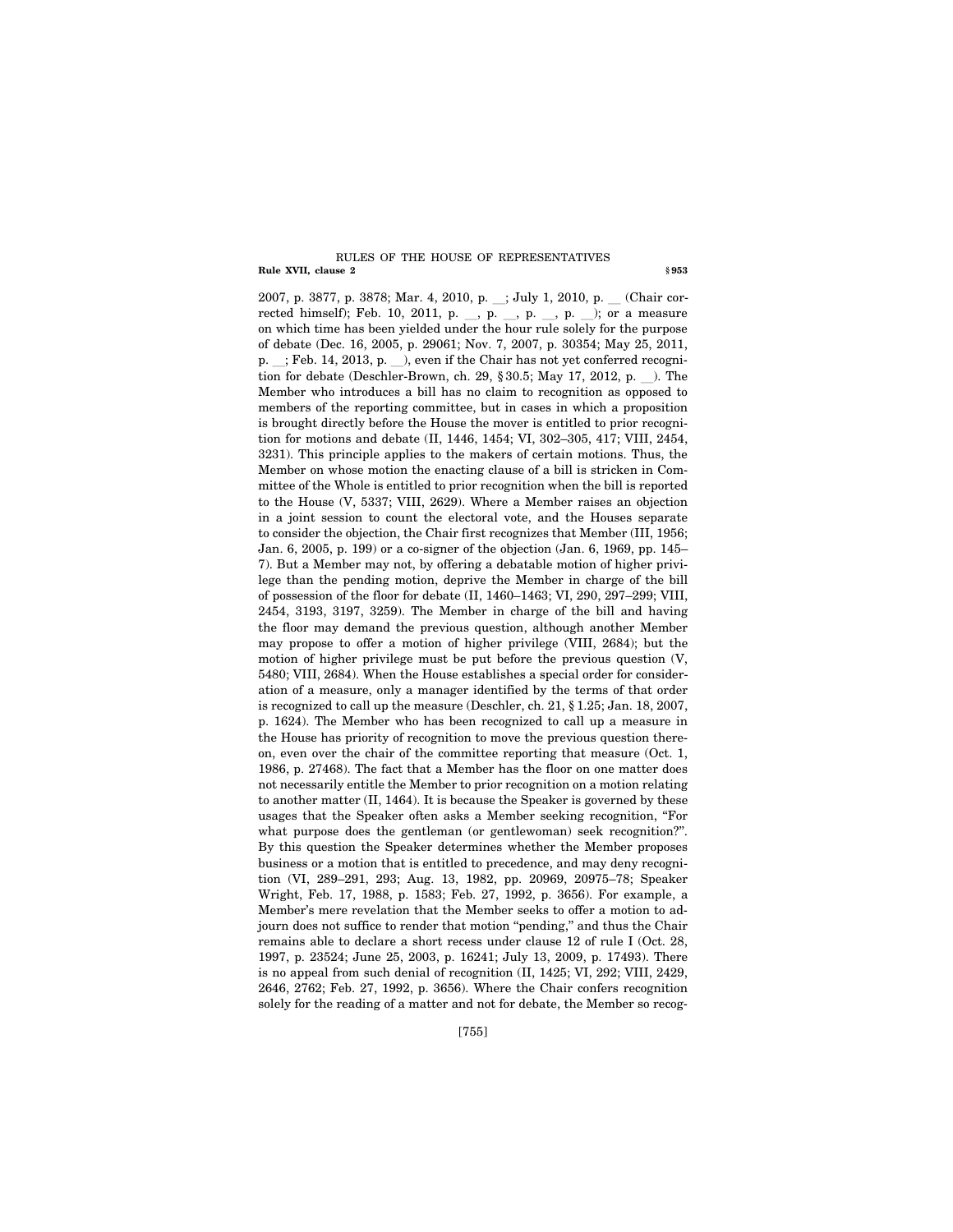#### **§ 954 Rule XVII, clause 2**  RULES OF THE HOUSE OF REPRESENTATIVES

nized may not yield to another for debate (Jan. 6, 2011, p.  $\Box$ ). Recognition for parliamentary inquiry lies in the discretion of the Chair (VI, 541; Mar. 23, 2007, p. 7420, p. 7423), who may take a parliamentary inquiry under advisement (VIII, 2174), especially if not related to the pending proceedings (Apr. 7, 1992, p. 8273).

The Chair may follow a tradition of the House to allow the highest ranking party leaders (Speaker, Majority Leader, and Minority Leader) additional time to make their remarks in debate (Dec. 18, 1998, p. 27834; May 18, 2004, pp. 9944, 9945) and only the nominal time yielded for such debate is charged to the manager (June 26, 2009, p. 16703; June 24, 2010, p. l). With regard to recognition for such additional time, the Chair has refused to espouse a hypothetical outer limit (June 26, 2009, p. 16734) and to announce the amount of time consumed (June 26, 2009, p. 16738;  $May 27, 2010, p.$ ).

When an essential motion made by the Member in charge of a bill is **§ 954. Loss of right to recognition by Member in charge.** 

decided adversely, the right to prior recognition passes to the Member who the Speaker perceives to be leading the opposition to the motion (II, 1465–1468; VI, 308). Under this principle control of a measure passes when

the House disagrees to a recommendation of the committee reporting the measure (II, 1469–1472) or when the Committee of the Whole reports the measure adversely (IV, 4897; VIII, 2430). Similarly, this principle applies when a motion for the previous question is rejected  $(VI, 308)$ . However, a Member who led the opposition to ordering the previous question may be preempted by a motion of higher precedence (Aug. 13, 1982, pp. 20969, 20975–78). On the other hand, the mere defeat of an amendment proposed by the Member in charge does not cause the right to prior recognition to pass to an opponent (II, 1478, 1479).

Rejection of a conference report after the previous question has been ordered thereon does not cause recognition to pass to a Member opposed to the report, and the manager retains control to offer the initial motion to dispose of amendments in disagreement (Speaker Albert, May 1, 1975, p. 12761). Similarly, the invalidation of a conference report on a point of order, which is equivalent to its rejection by the House, does not give the Member raising the question of order the right to the floor (VIII, 3284) and exerts no effect on the right to recognition (VI, 313). In most cases, when the House refuses to order the previous question on a conference report, it then rejects the report (II, 1473–1477; V, 6396). However, control of a Senate amendment reported from conference in disagreement passes to an opponent when the House rejects a motion to dispose thereof (Aug. 6, 1993, p. 19582).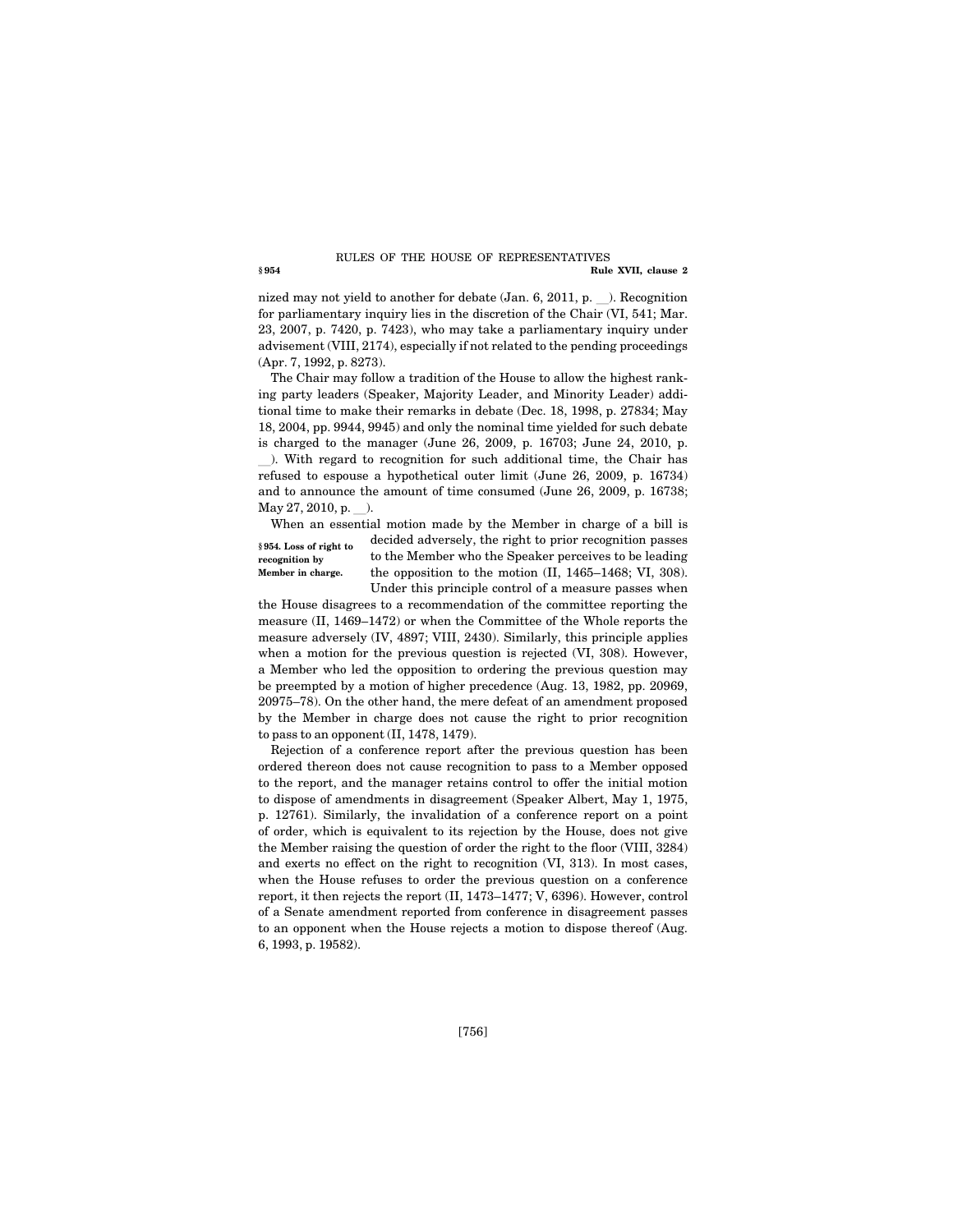#### **Rule XVII, clause 2** § 955–§ 956 RULES OF THE HOUSE OF REPRESENTATIVES

**§ 955. Prior right of Members to recognition for debate.** 

In debate the members of the committee—except the Committee of the Whole (II, 1453)—are entitled to priority of recognition for debate (II, 1438, 1448; VI, 306, 307), but a motion to lay a proposition on the table is in order before the Member entitled to prior recognition for debate has begun remarks (V, 5391–5395; VI, 412; VIII, 2649, 2650).

In recognizing for debate under general House rules the Chair alternates between those favoring and those opposing the pending matter, preferring members of the committee reporting the bill (II, 1439–1444). When a member of a committee has occupied the floor in favor of a measure the Chair attempts to recognize a Member opposing next, even though not a member of the committee (II, 1445). The principle of alternation is not insisted on rigidly where a limited time is controlled by Members, as in the 40 minutes of debate on motions for suspension of the rules and the previous question (II, 1442).

As to motions to suspend the rules, which are in order on Mondays,

**§ 956. Exceptions to the usages constraining the Speaker as to recognitions.** 

Tuesdays, and Wednesdays, the Speaker exercises discretion in recognition (V, 6791–6794, 6845; VIII, 3402– 3404). The Speaker also may decline to recognize a Member who desires to ask unanimous consent to set aside the rules in order to consider a bill not otherwise

in order, this being the way of signifying objection to the request. But this authority did not extend to the former Consent Calendar. Where the previous question was ordered to passage of a bill without intervening motion except recommittal, the Chair declined to entertain a unanimousconsent request to further amend the pending bill as an exercise of the discretionary power of recognition under this clause (Feb. 10, 2000, p. 1019). The Chair has declined to entertain a unanimous-consent request to print a separate volume of tributes given in memory of a deceased former Member absent concurrence of the Joint Committee on Printing (Aug. 1, 1996, p. 21247). The Speaker has announced and enforced a policy of conferring recognition for unanimous-consent requests for the consideration of certain legislation only when assured that the majority and minority floor and committee leaderships have no objection. This policy includes: (1) requests relating to reported measures (July 23, 1993, p. 16820; Feb. 10, 2011, p.  $\Box$ ) and unreported measures (see, *e.g.*, Dec. 15, 1981, p. 31590; Nov. 16, 1983, p. 33138; Jan. 25, 1984, p. 354; Jan. 26, 1984, p. 449; Jan. 31, 1984, p. 1063; Feb. 4, 1987, p. 2675; Jan. 3, 1989, p. 89; Jan. 3, 1991, p. 64; Jan. 5, 1993, p. 106; Apr. 4, 1995, p. 10297; Mar. 20, 2010, p. .; Mar. 5, 2013, p.  $\Box$ ; (2) requests for immediate consideration of matters (separately unreported) comprising a portion of a measure already passed by the House (Dec. 19, 1985, p. 38356); (3) requests to consider a motion to suspend the rules and pass an unreported bill on a nonsuspension day (Aug. 12, 1986, p. 21126; Mar. 30, 1998, p. 5153) or a suspension day (Feb. 1, 2012, p.  $\rightarrow$ ); (4) requests to permit consideration of (nongermane)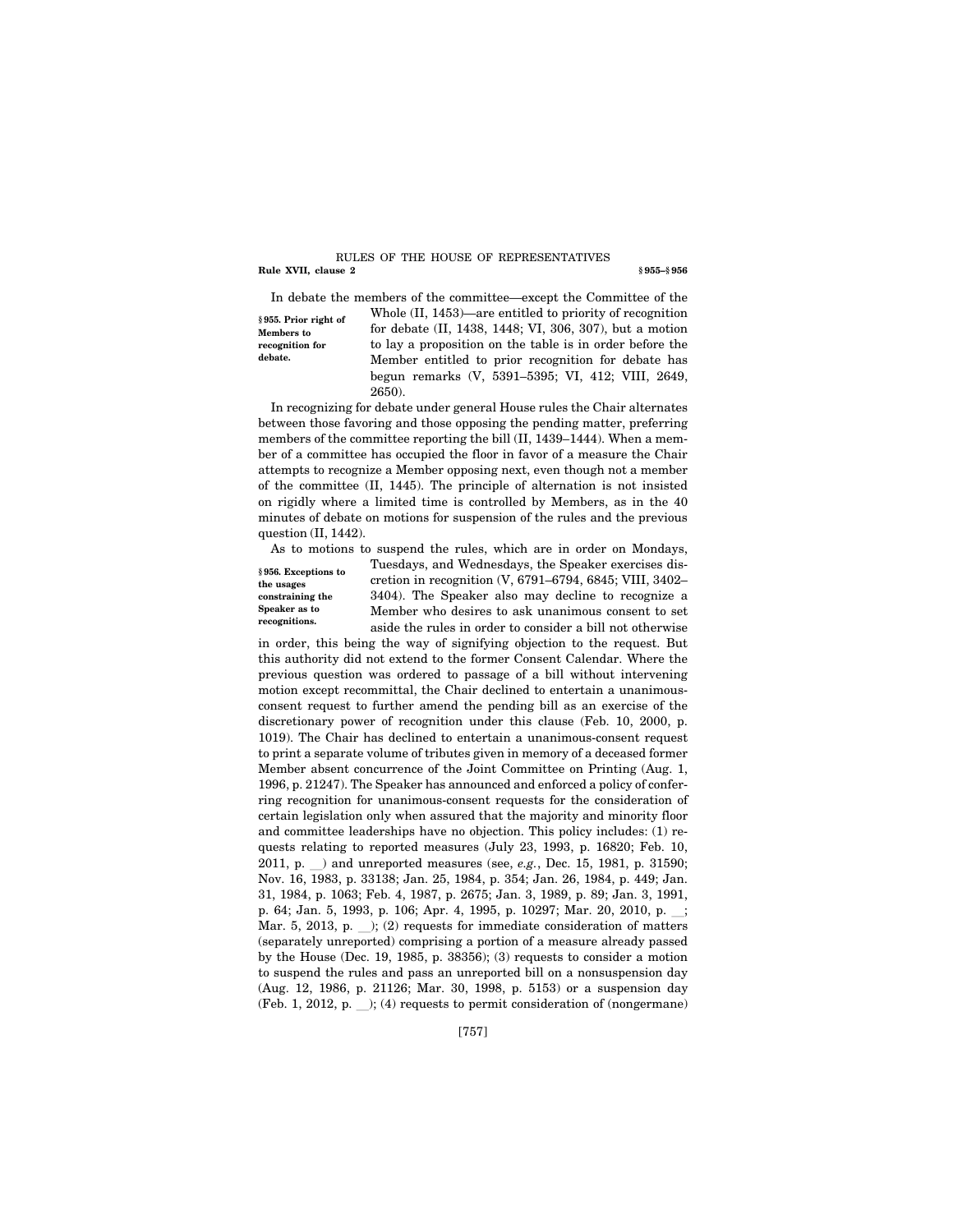#### **§ 957 Rule XVII, clause 2**  RULES OF THE HOUSE OF REPRESENTATIVES

amendments to bills (Nov. 14, 1991, p. 32083; Dec. 20, 1995, p. 37877; June 27, 2002, p. 11838); (5) requests to permit expedited consideration of measures on subsequent days, as by waiving the requirement that a bill be referred to committee for 30 legislative days before a motion to discharge may be presented under clause 2 of rule XV (formerly clause 3 of rule XXVII) (June 9, 1992, p. 13900); (6) requests relating to Senatepassed bills on the Speaker's table (Oct. 25, 1995, p. 29347; Jan. 3, 1996, p. 58; Aug. 2, 1999, p. 18942), including one identical to a House-passed bill (Feb. 4, 1998, p. 799) and a Senate concurrent resolution to correct an enrollment (Oct. 20, 1998, p. 27358); (7) requests to dispose of Senate amendments to House bills on the Speaker's table (Jan. 4, 1996, pp. 200, 210; Nov. 22, 2002, p. 23510). The Speaker will recognize for an ''omnibus'' unanimous-consent request (one request disposing of various measures) only when assured that the request, and each constituent part of the request, has been cleared under this policy (Oct. 10, 2002, p. 20339; Oct. 16, 2002, p. 20765; Nov. 14, 2002, p. 22513). The Speaker's enforcement of this policy is not subject to appeal (Apr. 4, 1995, p. 10298) and is a matter of discretionary recognition in the first instance (Sept. 27, 2006, p. 20065). ''Floor leadership'' in this context has been construed to apply only to the Minority Leader and not to the entire hierarchy of minority leadership, where the Chair had been assured that the Minority Leader had been consulted (Apr. 25, 1985, p. 9415). It is not a proper parliamentary inquiry to ask the Chair to indicate which side of the aisle has failed under the Speaker's guidelines to clear a unanimous-consent request (Feb. 1, 1996, p. 2260; Nov. 22, 2002, p. 23510), but the Chair may indicate cognizance of a source of objection for the Record (Feb. 4, 1998, p. 799). The Chair will not issue an advisory opinion on whether an amendment would be germane to a given proposition for purposes of obtaining clearances under this policy (Mar. 21, 2010, p.  $\Box$ ). With respect to unanimous-consent requests to dispose of Senate amendments to House bills on the Speaker's table, the Chair will entertain such a request only if made by the chair of the committee with jurisdiction, or by another committee member authorized to make the request (Apr. 26, 1984, p. 10194; Feb. 4, 1987, p. 2675; Jan. 3, 1996, p. 86; Jan. 4, 1996, pp. 200, 210; Deschler, ch. 21, § 1.23). For a discussion of recognition for unanimous-consent requests to vary procedures in the Committee of the Whole governed by a special order adopted by the House, see § 993, *infra*.

2. \* \* \* A Member, Delegate, or Resident §957. The hour rule in Commissioner may not occupy more than one hour in debate on a question in the House or in the Committee of the Whole House on the state of the Union except as otherwise provided in this rule. **debate.**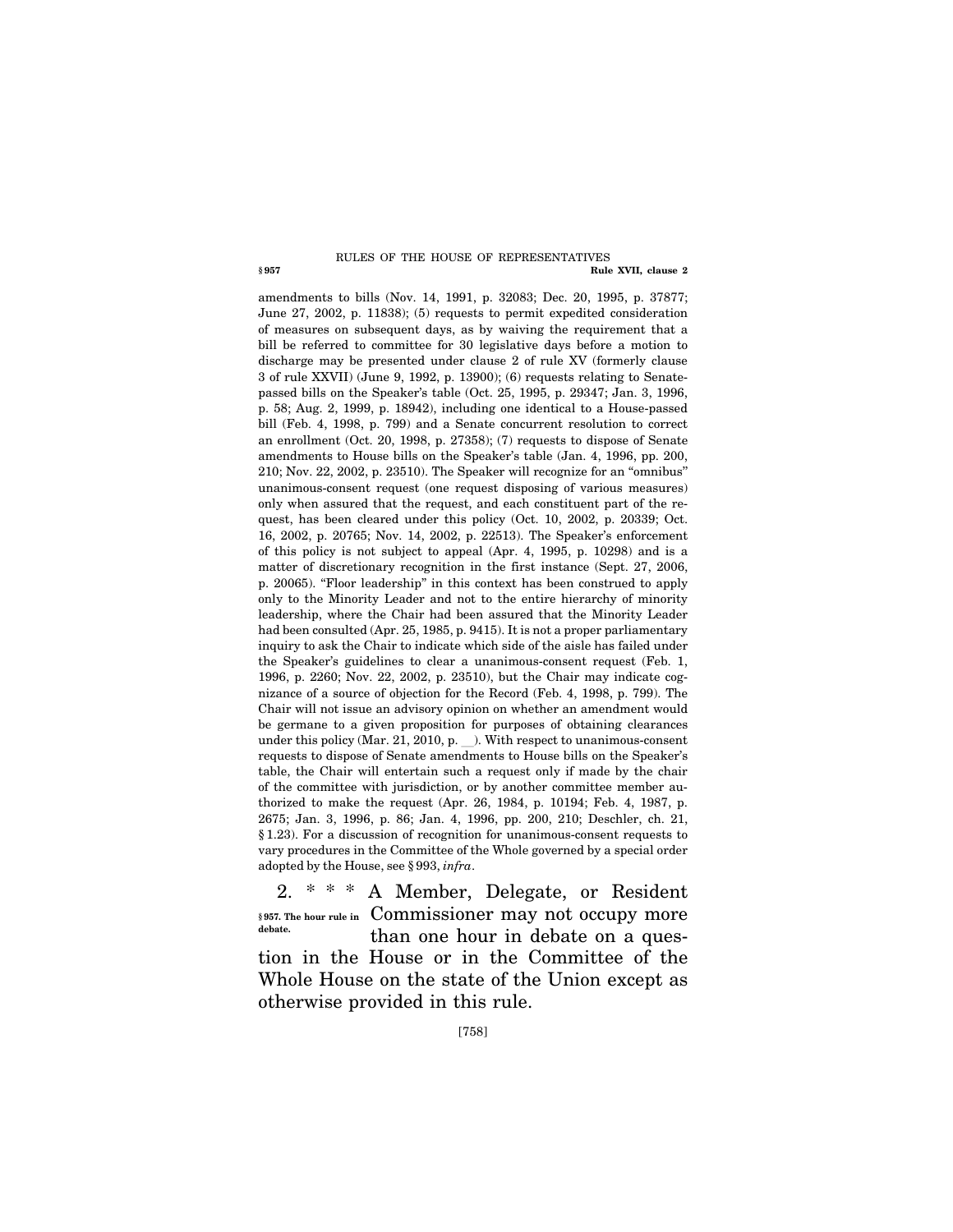#### **Rule XVII, clause 3 § 958**  RULES OF THE HOUSE OF REPRESENTATIVES

This provision (formerly clause 2 of rule XIV) dates from 1841, when the increase of membership had made it necessary to prevent the making of long speeches that sometimes occupied three or four hours each (V, 4978). Before the House recodified its rules in the 106th Congress, this provision was found in former clause 2 of rule XIV (H. Res. 5, Jan. 6, 1999, p. 47).

This provision applies to debate on a question of privilege, as well as to debate on other questions (V, 4990; VIII, 2448). When the time for debate has been placed within the control of those representing the two sides of a question, it must be assigned to Members in accordance with this rule (V, 5004, 5005; VIII, 2462). A Member recognized to call up a privileged resolution may yield the floor upon expiration of the hour without moving the previous question, thereby permitting another Member to be recognized for a successive hour (Dec. 18, 1998, p. 27838). Under this clause a Member recognized for one hour for a ''special-order'' speech in the House may not extend that time, even by unanimous consent (Feb. 9, 1966, p. 2794; July 12, 1971, pp. 24594, 24603; Oct. 23, 1997, p. 23254). The Chair has advised that the Member in charge of measure would be recognized for unanimousconsent requests to enlarge the time for debate (Feb. 4, 2009, p. 2698; Feb. 13, 2009, p. 4140). In the 104th Congress the Speaker announced the intention to strictly enforce time limitations on debate (Jan. 4, 1995, pp. 457–552). The Chair has announced that the Chair would accommodate as many unanimous-consent requests to insert remarks in debate as necessary provided they comprise a simple, declarative statement of the Member's attitude toward the pending measure; however, any embellishment of such a request with other oratory may become an imposition on the time of the Member who yielded for that purpose (see, *e.g.*, Mar. 24, 1995, p. 9215; June 27, 2002, p. 11849; May 9, 2003, p. 11039; Nov. 21, 2003, p. 30793; Nov. 7, 2009, p. ; Mar. 21, 2010, p. ; Oct. 13, 2011, p. ). For a discussion of morning-hour debate and ''Oxford-style'' debates, see §§ 951–952, *supra*.

# *Managing debate*

3. (a) The Member, Delegate, or Resident Commissioner who calls up a meas-**§ 958. The opening and**  ure may open and close debate thereon. When general debate extends beyond one day, that Member, Delegate, or Resident Commissioner shall be entitled to one hour to close without regard to the time used in opening. **closing of general debate.**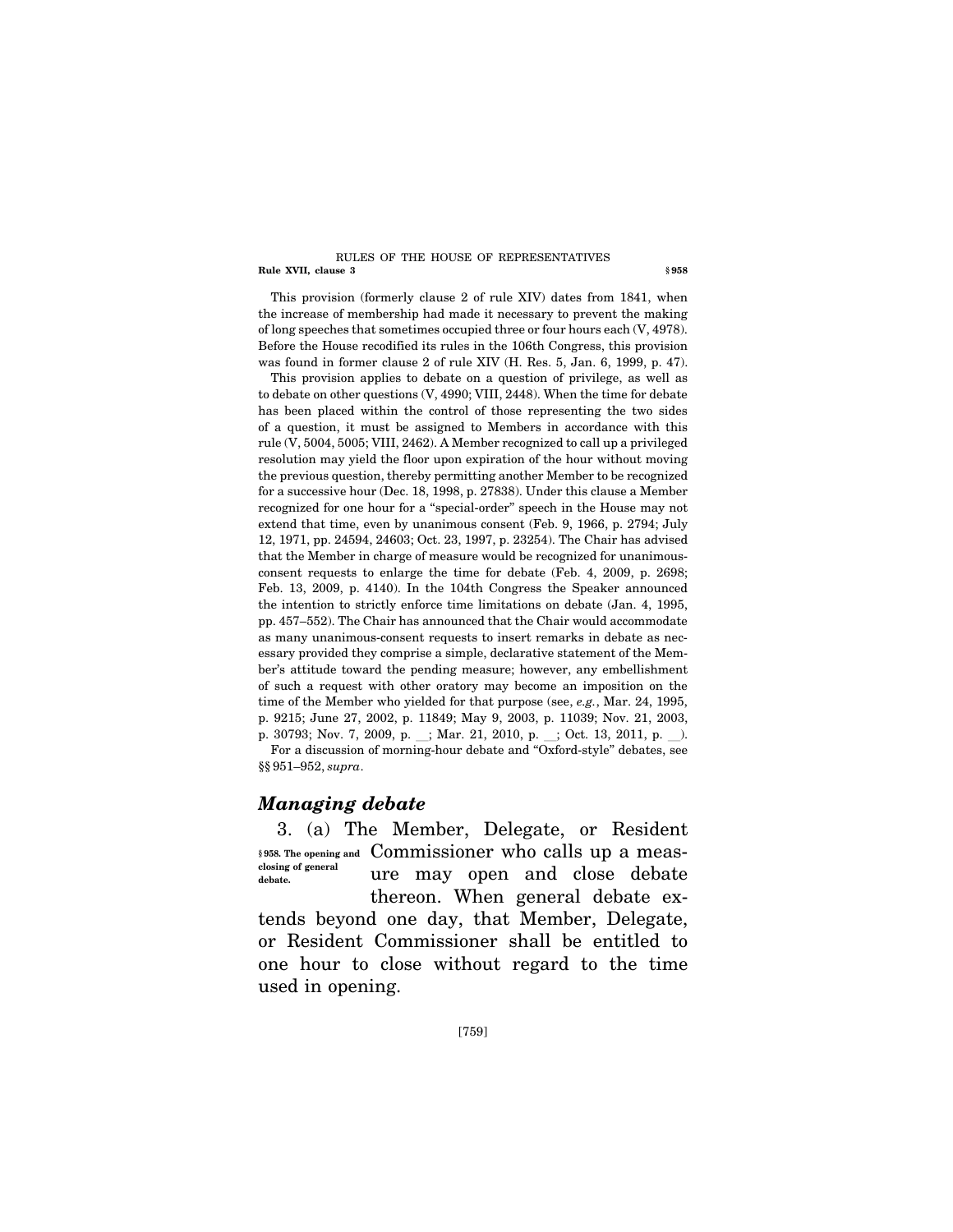#### **§ 959 Rule XVII, clause 3**  RULES OF THE HOUSE OF REPRESENTATIVES

(b) Except as provided in paragraph (a), a **§ 959. Member to speak but once to the same question; right to close controlled debate.** 

Member, Delegate, or Resident Commissioner may not speak more than once to the same question without leave of the House.

(c) A manager of a measure who opposes an amendment thereto is entitled to close controlled debate thereon.

Paragraphs (a) and (c) (formerly clause 3 of rule XIV) were adopted in 1847 and perfected in 1880 (V, 4996). Paragraph (b) (formerly clause 6 of rule XIV) was adopted in 1789, and amended in 1840 (V, 4991). Before the House recodified its rules in the 106th Congress, paragraphs (a) and (c) were found in former clause 3 of rule XIV and paragraph (b) was found in former clause 6 of rule XIV. The recodification also added paragraph (c) to codify modern practice (H. Res. 5, Jan. 6, 1999, p. 47).

Where a special order of business allocates control of debate to specified Members, another may not separately claim time on the basis of opposition  $(Dec. 16, 2010, p. )$ .

In the later practice this right to close may not be exercised after the previous question is ordered (V, 4997–5000). This clause applies to general debate in Committee of the Whole (Mar. 26, 1985, p. 6283). A majority manager of the bill who represents the primary committee of jurisdiction is entitled to close general debate; for example, as against another manager representing an additional committee of jurisdiction (May 13, 1998, p. 9042, 9050); or as against the subject of a disciplinary resolution (July 24, 2002, p. 14313). If an order of the House divides debate on an unreported measure among four Members, the Chair will recognize for closing speeches in the reverse order of the original allocation (Mar. 24, 1999, p. 5454). If a special order of the House allocates time for debate, which is further fractionalized under a later order by unanimous consent, the Chair recognizes for closing speeches in the reverse order of their original recognitions, concluding with the Member who opened the debate  $(e.g., Mar. 17, 2011, p.$  ). This is true even when the manager who opened debate is opposed, as in the case of a measure reported adversely (July 22, 1998, p. 16726; July 27, 1999, p. 18012; June 21, 2000, pp. 11704, 11721; July 26, 2000, p. 16437). In response to a parliamentary inquiry, the Chair advised that time unused by a minority manager in general debate is considered as yielded back upon recognition of the majority manager to close general debate (Feb. 27, 2002, p. 2059). A Member may yield a final amount of time to another for purposes of closing (Mar. 17, 2011, p.  $\Box$ ). For further discussion of management of time for general debate and for debate on amendments in the Committee of the Whole, see § 978, *infra*.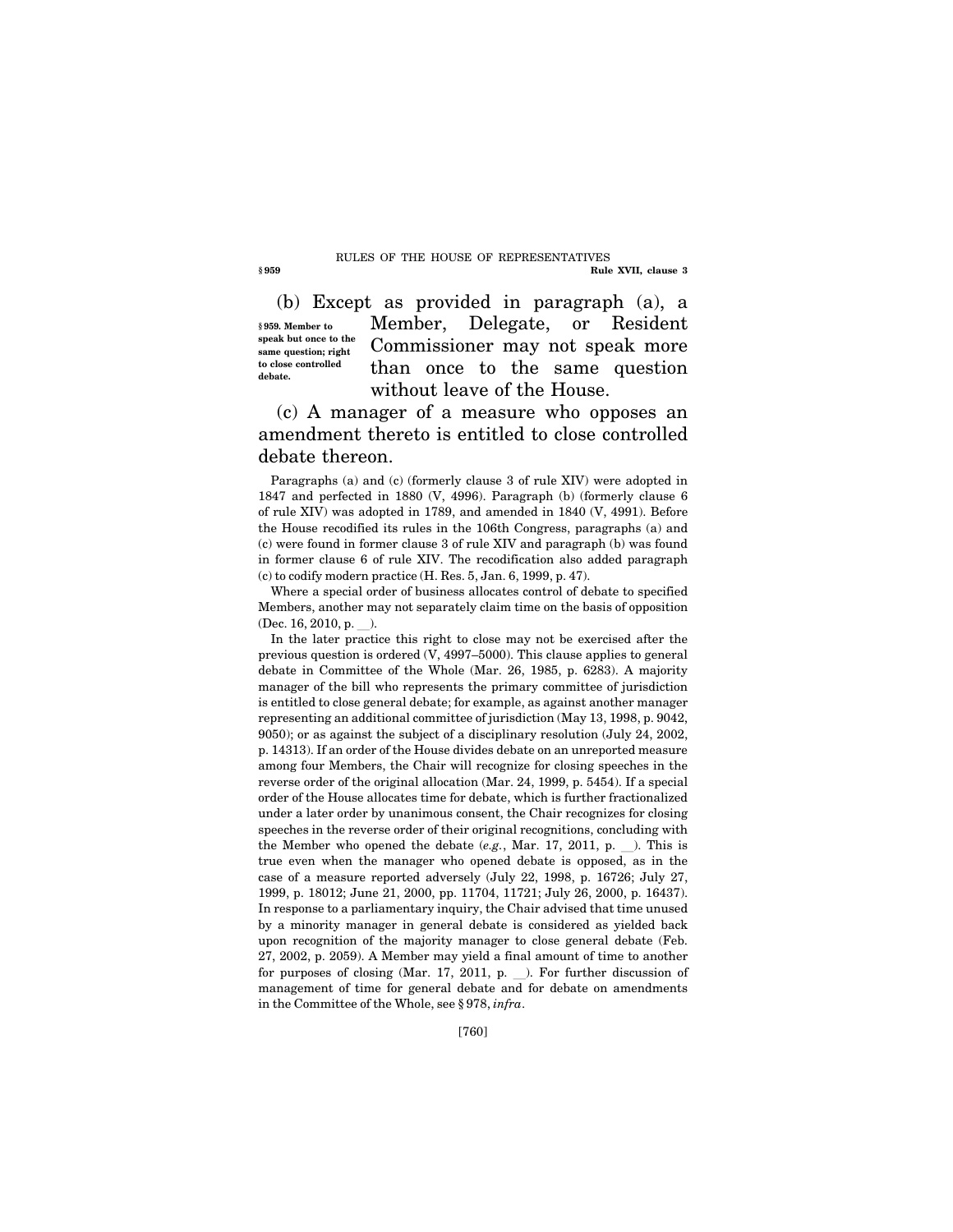#### **Rule XVII, clause 3** § 959 RULES OF THE HOUSE OF REPRESENTATIVES

A Member who has spoken once to the main question may speak again to an amendment (V, 4993, 4994). It is too late to make the point of order that a Member has spoken already after that Member has begun speaking (V, 4992). Paragraph (b) is often circumscribed by modern practice and by special orders of business that vest control of debate in designated Members and permit them to yield more than once to other Members (Apr. 5, 2000, p. 4497). For a discussion of the right of a Member to speak more than once under the five-minute rule, see § 981, *infra*. The right to close may not be exercised after the previous question has been ordered (V, 4997–5000). The right to close does not belong to a Member who has merely moved to reconsider the vote on a bill where not a member of the reporting committee (V, 4995). The right of a contestant in an election case to close when permitted to speak in the contest has been a matter of discussion (V, 5001).

As codified in paragraph (c), the manager of a bill or other representative of the committee and not the proponent of an amendment has the right to close controlled debate on an amendment (VIII, 2581; July 16, 1981, p. 16043; Apr. 4, 1984, p. 7841; June 5, 1985, p. 14302; July 10, 1985, p. 18496; Oct. 24, 1985, p. 28824; May 2, 1988, p. 9638; May 5, 1988, p. 9961), including the minority manager (June 29, 1984, p. 20253; Aug. 14, 1986, p. 21660; July 26, 1989, p. 16403; Oct. 27, 1997, p. 23212; July 26, 2002, p. 14972) and including the manager of a measure that was reported adversely (Feb. 13, 2002, p. 1355). This is so even if the manager is also the proponent of a pending amendment to the amendment (Mar. 16, 1983, p. 5792). The Chair will assume that the manager of a measure is representing the committee of jurisdiction even if the measure called up is unreported (Apr. 15, 1996, p. 7421; July 24, 1998, p. 17263), if an unreported compromise text is made in order as original text in lieu of committee amendments (Oct. 19, 1995, p. 28650), or if the committee reported the measure without recommendation (Feb. 12, 1997, pp. 2108, 2109). If the pending text includes a provision recommended by a committee of sequential referral, a member of that committee is entitled to close debate in opposition to an amendment thereto (June 15, 1989, pp. 12084–87). If the rule providing for the consideration of a measure assigns a managerial role by vesting control of debate: (1) in named Members who do not serve on a committee of jurisdiction of an unreported measure (Sept. 18, 1997, p. 19325)'; or (2) of a reported measure, in a committee other than one of referral (Feb. 15, 2012, p.  $\_\_$ ), those managers are entitled to close controlled debate in opposition to an amendment thereto. The majority manager of the bill will be recognized to control time in opposition to an amendment thereto, without regard to the party affiliation of the proponent, where the special order allocated control to ''a Member opposed'' (May 13, 1998, p. 9110). The right to close debate in opposition to an amendment devolves to a member of the committee of jurisdiction who derived debate time by unanimous consent from a manager who originally had the right to close debate (Sept. 10, 1998, pp. 19961–63). Such right to close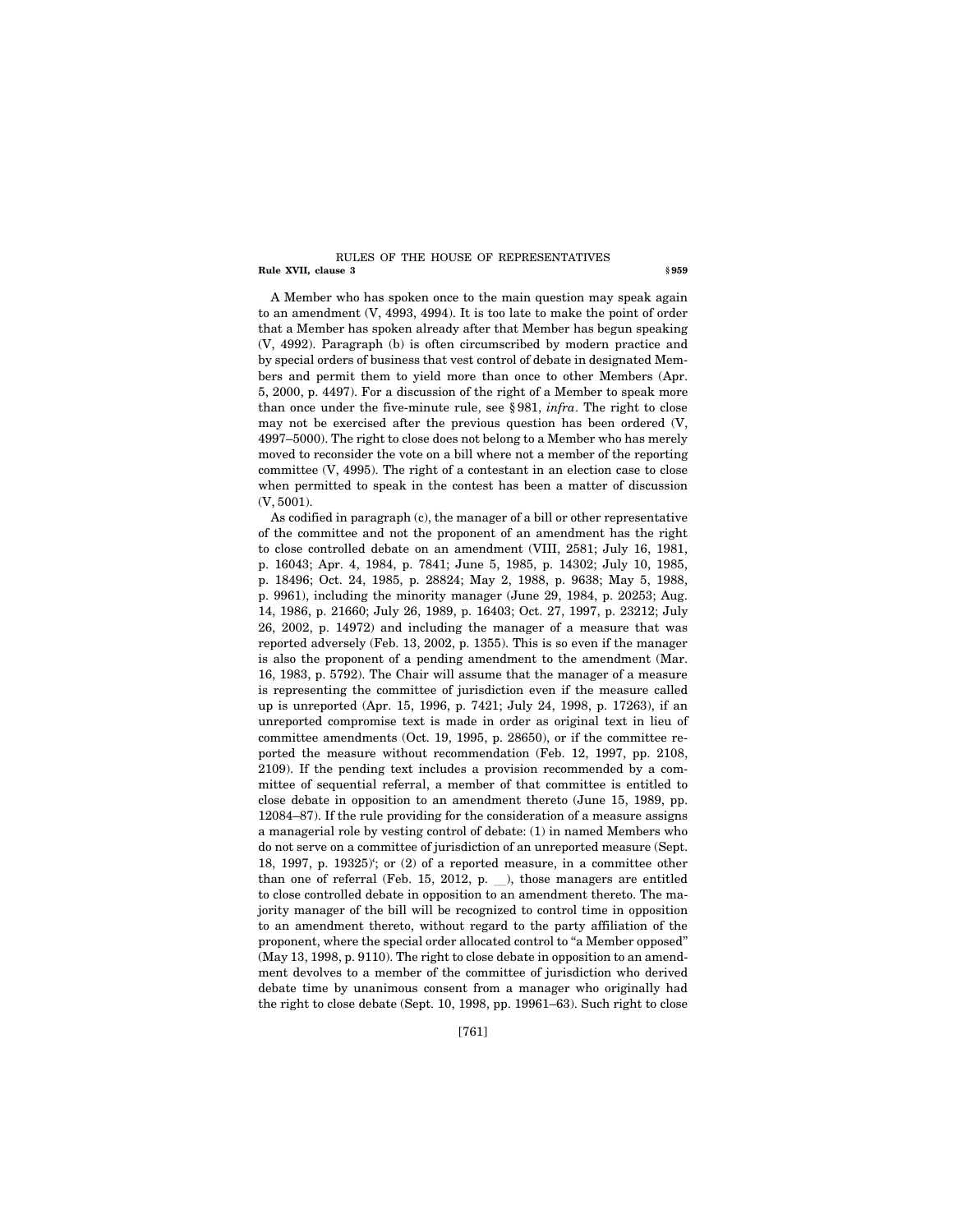#### **§ 960 Rule XVII, clause 4**  RULES OF THE HOUSE OF REPRESENTATIVES

may not devolve to the manager of a bill who derived debate time by unanimous consent from a non-committee Member controlling time in opposition because that right may be transferred only where there has been an unbroken line of committee affiliation in opposition to the amendment (July 17, 2003, pp. 18585–87). The proponent of a first-degree amendment who controls time in opposition to a second-degree amendment that favors the original bill over the first-degree amendment does not qualify as a ''manager'' within the meaning of paragraph (c) (June 15, 2000, pp. 11040, 11047).

The proponent of an amendment may close controlled debate if: neither a committee representative nor a Member assigned a managerial role by the governing special order oppose the amendment (Aug. 15, 1986, p. 22057; May 6, 1998, pp. 8307, 8316; May 13, 1998, p. 9092; July 14, 1998, p. 15321; July 17, 2003, pp. 18585–87); a committee representative is allocated control of time in opposition to an amendment not by recognition from the Chair but by unanimous-consent request of a third Member who was allocated the time by the Chair (July 24, 1997, pp. 15684, 15685, 15689); no representative from the reporting committee opposes an amendment to a multijurisdictional bill (Mar. 9, 1995, p. 7467); the measure is unreported and has no "manager" under the terms of a special rule (Apr. 24, 1985, p. 9206); a measure is being managed by a single reporting committee and the Member controlling time in opposition, though a member of the committee having jurisdiction over the amendment, does not represent the reporting committee (Nov. 9, 1995, p. 31964); a Member is recognized by unanimous consent to control time otherwise reserved for an opponent (*e.g.*, Mar. 8, 2012, p. ).

## *Call to order*

4. (a) If a Member, Delegate, or Resident Commissioner, in speaking or otherwise, **§ 960. The call to order**  transgresses the Rules of the House, the Speaker shall, or a Member, Delegate, or Resident Commissioner may, call to order the offending Member, Delegate, or Resident Commissioner, who shall immediately sit down unless permitted on motion of another Member, Delegate, or the Resident Commissioner to explain. If a Member, Delegate, or Resident Commissioner is called to order, the Member, Delegate, or Resident Commissioner making the call to order shall indicate the words **for words spoken in debate.**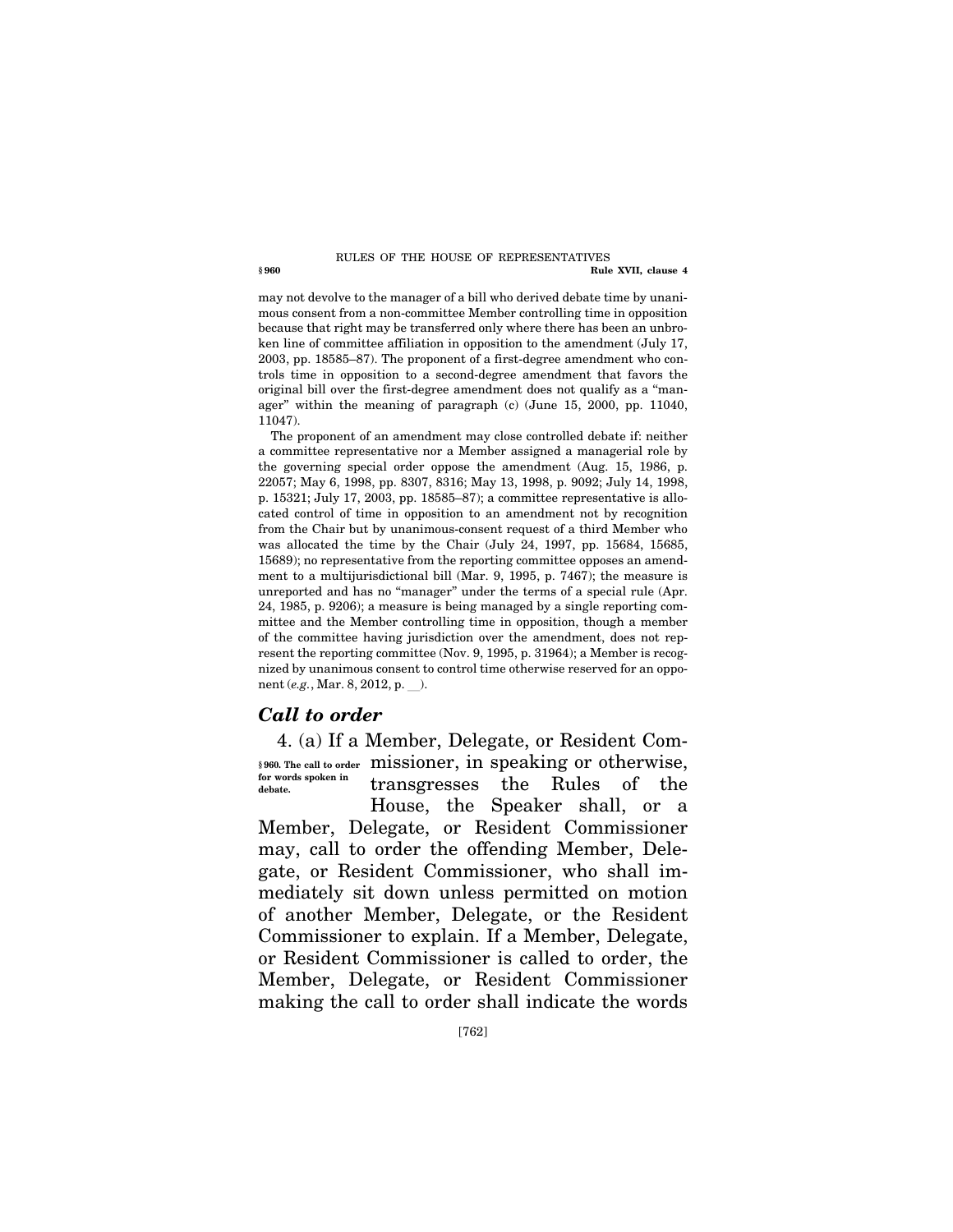#### **Rule XVII, clause 4** § 961 RULES OF THE HOUSE OF REPRESENTATIVES

excepted to, which shall be taken down in writing at the Clerk's desk and read aloud to the House.

(b) The Speaker shall decide the validity of a call to order. The House, if appealed to, shall decide the question without debate. If the decision is in favor of the Member, Delegate, or Resident Commissioner called to order, the Member, Delegate, or Resident Commissioner shall be at liberty to proceed, but not otherwise. If the case requires it, an offending Member, Delegate, or Resident Commissioner shall be liable to censure or such other punishment as the House may consider proper. A Member, Delegate, or Resident Commissioner may not be held to answer a call to order, and may not be subject to the censure of the House therefor, if further debate or other business has intervened.

The first sentence of paragraph (a) and all but the last sentence of paragraph (b) (formerly clause 4 of rule XIV) were adopted in 1789 and amended in 1822 and 1880 (V, 5175). The last sentence of paragraph (a) and the last sentence of paragraph (b) (formerly clause 5 of rule XIV) were adopted in 1837 and amended in 1880, although the practice of writing down objectionable words had been established in 1808. When the House recodified its rules in the 106th Congress, it consolidated former clauses 4 and 5 of rule XIV into a single clause (H. Res. 5, Jan. 6, 1999, p. 47).

**§ 961. Words taken down and other calls to order for unparliamentary debate.** 

Members transgressing the rules of debate and decorum may be called to order by the Speaker (VIII, 2481, 2521, 3479), a Member (II, 1344; V, 5154, 5161–5163, 5175, 5192), or a Delegate (II, 1295). A Member may initiate a call to order either by making a point of order that a Member is transgressing the rules or by formally demanding

that words be taken down under this clause (Sept. 12, 1996, pp. 22897, 22899; Sept. 17, 1996, p. 23426; Sept. 18, 1996, p. 23535; Sept. 25, 1996, p. 24759). A Member's comportment in debate may constitute a breach of decorum even though the content of the Member's speech is not, itself, unparliamentary (July 29, 1994, p. 18609). Except for naming the offending Member, the Speaker may not otherwise censure or punish the Member (II, 1345; VI, 237; Sept. 18, 1996, p. 23535; see also § 366, *supra*). The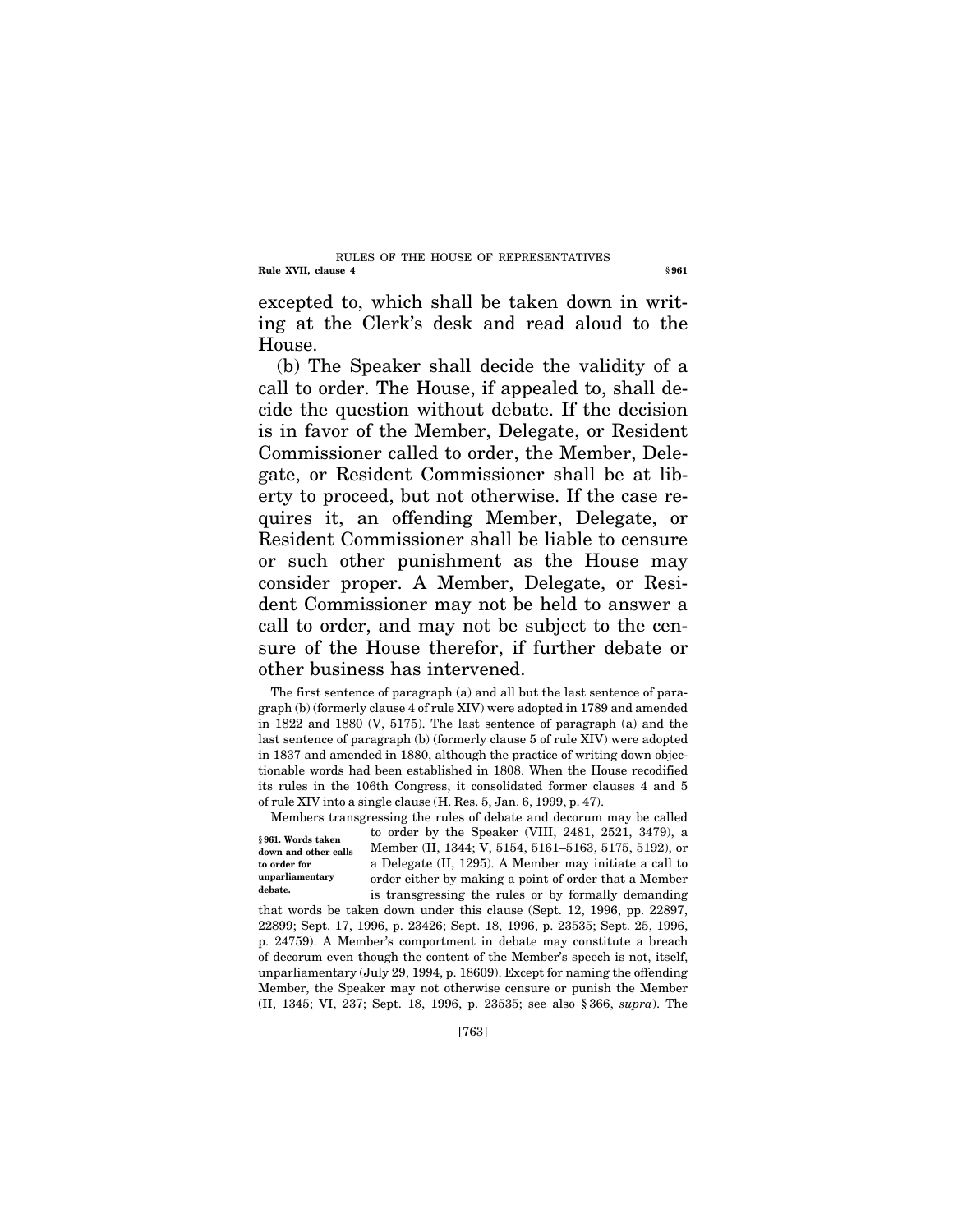#### **§ 961 Rule XVII, clause 4**  RULES OF THE HOUSE OF REPRESENTATIVES

House may by proper motions under this clause dictate the consequences of a ruling by the Chair that a Member was out of order (May 26, 1983, p. 14048). As an exercise of recognition, the Chair's determination that a Member's time in debate has expired is not subject to appeal (Mar. 22, 1996 p. 6086; see also §§ 622, 629, *supra*). Furthermore, a Member speaking while not under recognition (as when speaking beyond the allotted time) is not entitled to in-House amplification (Mar. 16, 1988, p. 4081; see also § 684, *supra*).

As discussed in § 374, *supra*, it is customary for the Chair to initiate the call to order of a Member who engages in personality in debate with respect to Members of the Senate, including an insertion in the Record (Speaker Albert, Apr. 17, 1975, p. 10458; Oct. 7, 1975, p. 32055; Feb. 27, 1997, pp. 2784, 2785). On the other hand, it is customary for the Chair to await an initiative from the floor to call to order a Member who engages in personality in debate with respect to another Member of the House (June 29, 1987, p. 18072; Jan. 4, 1995, p. 551; Feb. 27, 1997, pp. 2784, 2785). The Chair may take initiative to call to order a Member engaging in verbal outburst either following expiration of recognition for debate (Mar. 16, 1988, p. 4081) or during recognition of another Member (June 5, 2003, p. 13884). The Chair may order the offending Member to be seated (June 5, 2003, p. 13884) or may deny further recognition, subject to the will of the House on the question of proceeding in order (Speaker O'Neill, June 16, 1982, p. 13843; July 29, 1994, p. 18609; Sept. 18, 1996, p. 23535). The Chair may admonish a Member for words spoken in debate and request that they be removed from the Record even before a demand that the words be taken down (Sept. 24, 1992, p. 27345).

This clause (formerly clause 5) prohibits the taking down of words after intervening business (V, 5177; VIII, 2536; Sept. 16, 1991, p. 23032; Mar. 28, 1996, p. 6934) and the Chair's ruling in that regard is subject to appeal (Jan. 22, 2007, p. 1899). However, a Member standing and seeking recognition at the appropriate time may yet be recognized to demand that words be taken down even though brief debate may have intervened, and a request that a Member uttering objectionable words yield does not forfeit the right to demand that the words be taken down (VIII, 2528). Action taken by the Chair to determine whether a point of order from the floor is intended as a demand that words be taken down is not such intervening debate or business as would render the demand untimely (Oct. 2, 1984, p. 28522). Similarly, a parliamentary inquiry concerning the propriety of words just spoken in debate does not render untimely a demand that the words be taken down as unparliamentary (May 6, 2004, p. 8554). However, an improper parliamentary inquiry concerning the substantive content of the words does render untimely such demand (July 20, 2005, pp. 16653, 16654). Although under this clause a Member may not be held to answer a call to order if further debate or business has intervened, the Chair may under clause 2 of rule I generally admonish Members to preserve proper decorum even after intervening debate (Dec. 5, 2001, p. 24002). For in-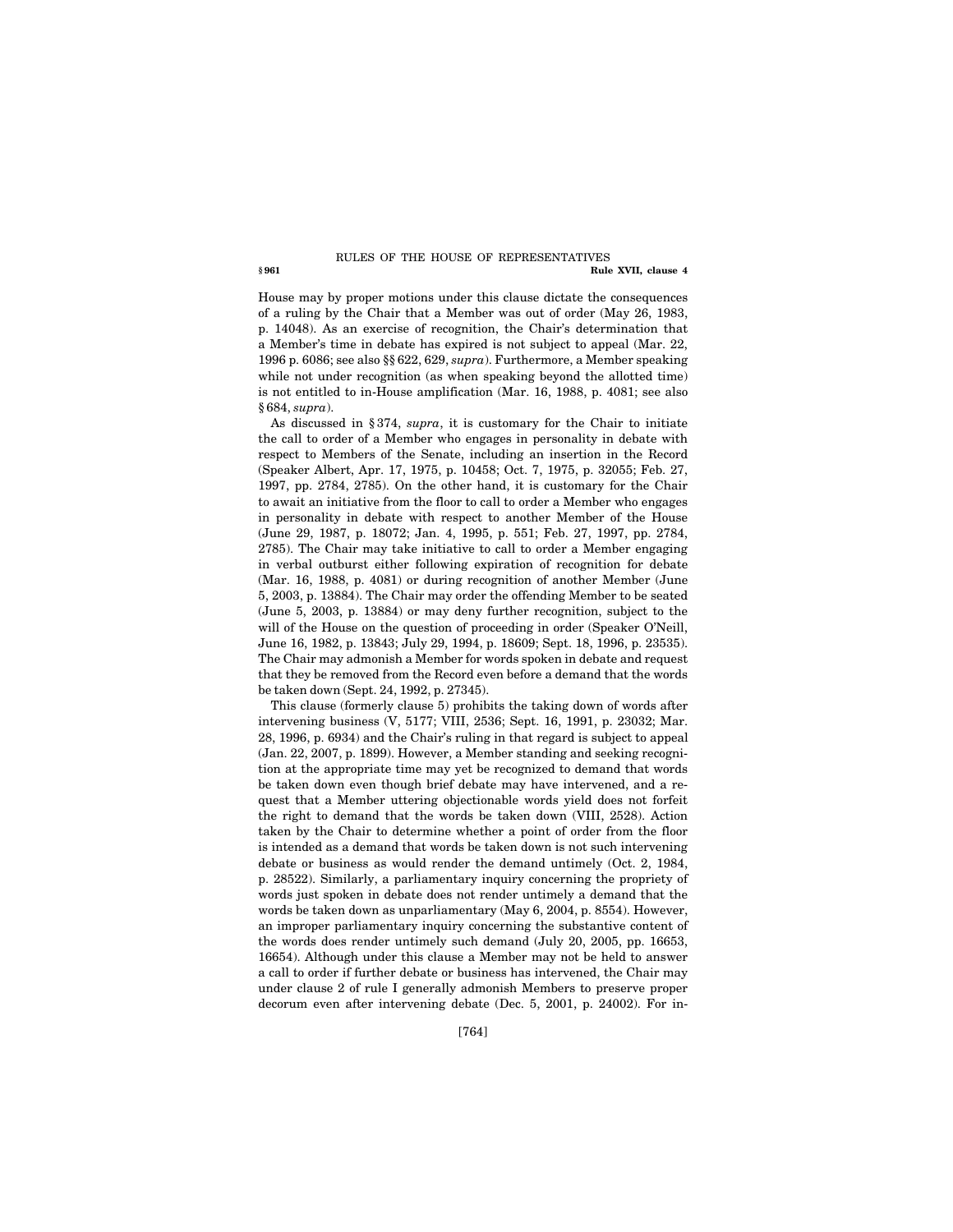#### **Rule XVII, clause 4** § 961 RULES OF THE HOUSE OF REPRESENTATIVES

stances in which the Chair admonished Members for improper references to the Senate after brief intervening debate, see § 371, supra.

While a demand that a Member's words be taken down is pending, that Member should be seated immediately (July 29, 1994, p. 18609; Jan. 25, 1995, p. 2352; Mar. 7, 2012, p. \_), and no Member may engage the Chair until the demand has been disposed of (Nov. 9, 1995, p. 31913; Nov. 14, 1995, p. 32472). If two Members consecutively demand that each others' words be taken down as unparliamentary, the Chair advises both Members to be seated and then directs the Clerk to report the first words objected to (June 19, 1996, p. 14655). An offending Member may be directed by the Chair to be seated even if a formal demand that the Member's words be taken down is not pending; for example, if a Member declines to proceed in order at the directive of the Chair after points of order have been sustained against unparliamentary references in debate, the Chair may, under rule I and this rule, deny the Member further recognition as a disposition of the question of order, subject to the will of the House on the question of proceeding in order (Sept. 12, 1996, p. 22900; Sept. 17, 1996, p. 23427; Sept. 18, 1996, p. 23535; see also § 366, *supra*).

The Chair may entertain a unanimous-consent request to withdraw or modify words taken down either before (Deschler-Brown, ch. 29, § 51.1) or after (Deschler-Brown, ch. 29, § 51.2) the words have been reported to the House (VIII, 2528, 2538, 2540, 2543, 2544; July 16, 1998, p. 15827; June 28, 2000, pp. 12771, 12776). Unanimous consent is not required for a Member to withdraw a demand that words be taken down before a ruling by the Chair (June 18, 1986, p. 14232).

The words having been read from the desk, the Chair decides whether they are in order (II, 1249; V, 5163, 5169, 5187) as read by the Clerk and not as otherwise alleged to have been uttered (June 9, 1992, p. 13902). When a Member denies that the words taken down are the exact words used, the question as to the words is put to the House for decision (V, 5179, 5180). Where demands are made to take down words both as spoken in a one-minute speech and as reiterated when the offending Member is permitted by unanimous consent to explain, the Chair may rule simultaneously on both (July 25, 1996, p. 19170). A decision of the Chair on words taken down is subject to appeal (Sept. 28, 1996, p. 25780; Apr. 9, 2003, p. 9005).

The rule permits a motion that an offending Member be permitted to explain before the Chair rules on the words taken down, and the Chair has discretion to ask for explanation before ruling on the words (Feb. 1, 1940, p. 954). The Chair also may recognize an offending Member, permitted by unanimous consent, to explain words ruled out of order (Nov. 10, 1971, p. 40442).

If words taken down are ruled out of order, the Member loses the floor (V, 5196–5199; Jan. 25, 1995, p. 2352; Apr. 17, 1997, p. 5832; Mar. 7,  $2012$ , p.  $\Box$ ) and may not proceed on the same day without the permission of the House (Jan. 29, 1946, p. 533; Aug. 21, 1974, p. 29652; Jan. 25,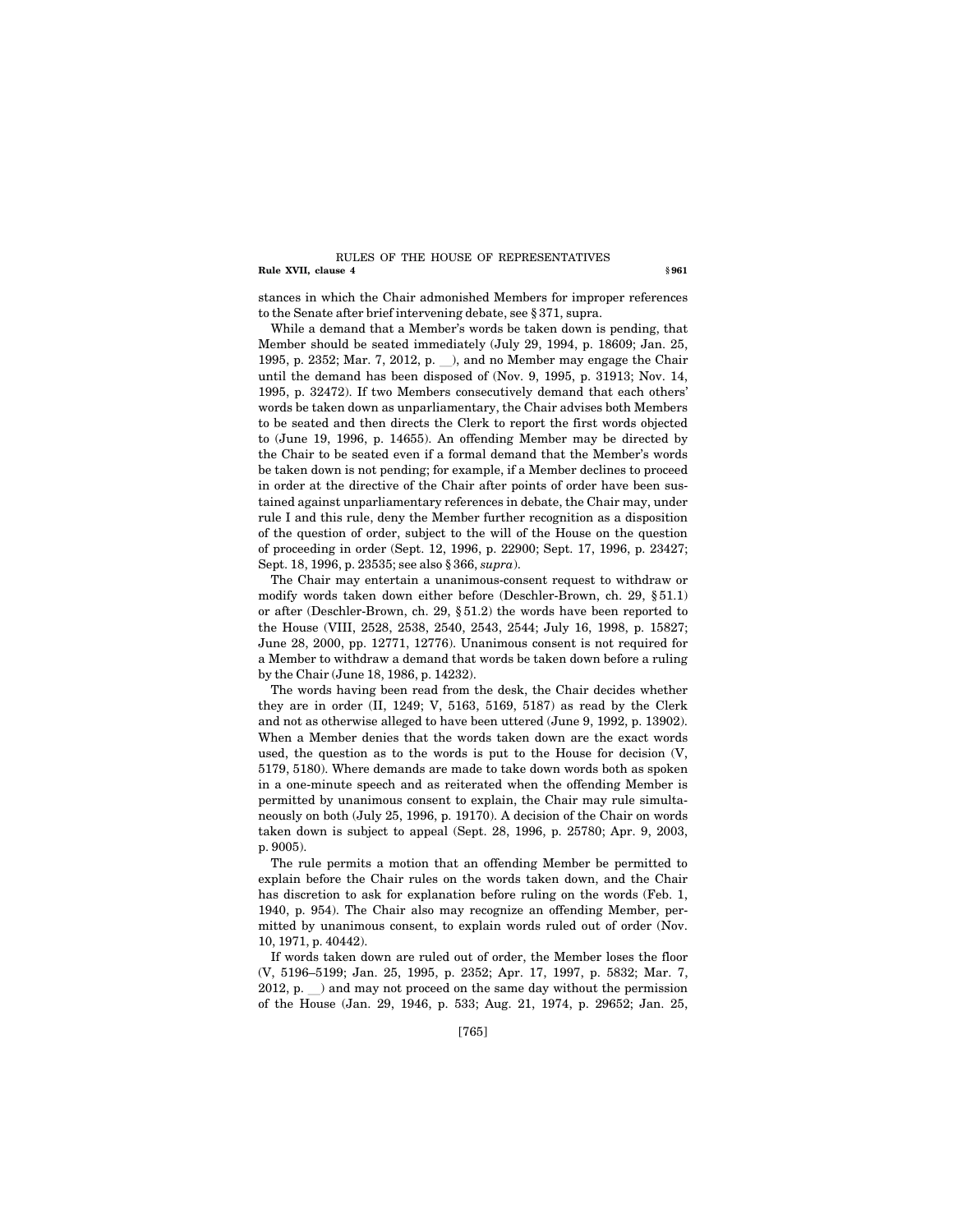#### **§ 961 Rule XVII, clause 4**  RULES OF THE HOUSE OF REPRESENTATIVES

1995, p. 2352), even on yielded time (V, 5147), and may not insert unspoken remarks in the Record (Jan. 25, 1995, p. 2352), but still may exercise the right to vote or to demand the yeas and nays (VIII, 2546). The ruling does not take the issue off the floor, and other Members may proceed to debate the same subject  $(July 25, 1996, p. 19170; Mar. 7, 2012, p.$ ). The offending Member will not lose the floor if the House permits the Member to proceed in order (see, *e.g.*, May 10, 1990, p. 9992), which motion may be stated on the initiative of the Chair (Oct. 8, 1991, p. 25757; Mar. 29, 1995, p. 9676; July 25, 1996, p. 1970; June 13, 2002, p. 10232) or offered by any Member (July 25, 1996, p. 1970; Mar. 21, 2007, p. 7074). The motion is not inconsistent with the immediate consequence of the call to order because this clause (formerly clause 4) also permits the House to determine the extent of the sanction for a given breach (Oct. 10, 1991, p. 26102). The motion is debatable within narrow limits of relevance under the hour rule, and consequently also is subject to the motion to lay on the table (Speaker Foley, Oct. 8, 1991, p. 25757).

Where a Member has been called to order not in response to a formal demand that words be taken down but in response to a point of order, the former practice was to test the opinion of the House by a motion ''that the gentleman be allowed to proceed in order'' (V, 5188, 5189; VIII, 2534). Under the modern practice the Chair either may invite the offending Member to proceed in order (see, *e.g.*, Sept. 12, 1996, p. 22898) or, particularly if admonitions have been ignored, may deny the Member recognition for the balance of the time for which recognized, subject to the will of the House, as by a vote on the question whether the Member should be permitted to proceed in order (Sept. 12, 1996, p. 22899; Sept. 17, 1996, p. 23426; Sept. 18, 1996, p. 23535; Sept. 25, 1996, p. 24759).

Words taken down and ruled out of order by the Chair are subject to a motion that they be stricken or expunged from the Record. This motion has precedence (VIII, 2538–2541; Aug. 21, 1974, p. 29652). Unanimous consent to expunge such words often is granted upon the initiative of the Chair (May 10, 1990, p. 9992; June 13, 2002, p. 10232), and is debatable within narrow limits (VIII, 2539; Speaker Martin, June 12, 1947, p. 6896). However, the motion may not be entertained in the Committee of the Whole (Feb. 18, 1941, p. 1126) or offered by the Member called to order (Feb. 11, 1941, pp. 894, 899).

When disorderly words are spoken in the Committee of the Whole, they are taken down and read at the Clerk's desk, and the Committee rises automatically (VIII, 2533, 2538, 2539) and reports them to the House (II, 1257–1259, 1348). Action in the House on words reported from the Committee of the Whole is limited to the words reported (VIII, 2528), and it is not in order as a question of privilege in the House to propose censure of a Member for disorderly words spoken in Committee of the Whole but not reported therefrom (V, 5202). After words reported to the House from Committee of the Whole have been disposed of (by decision of the Chair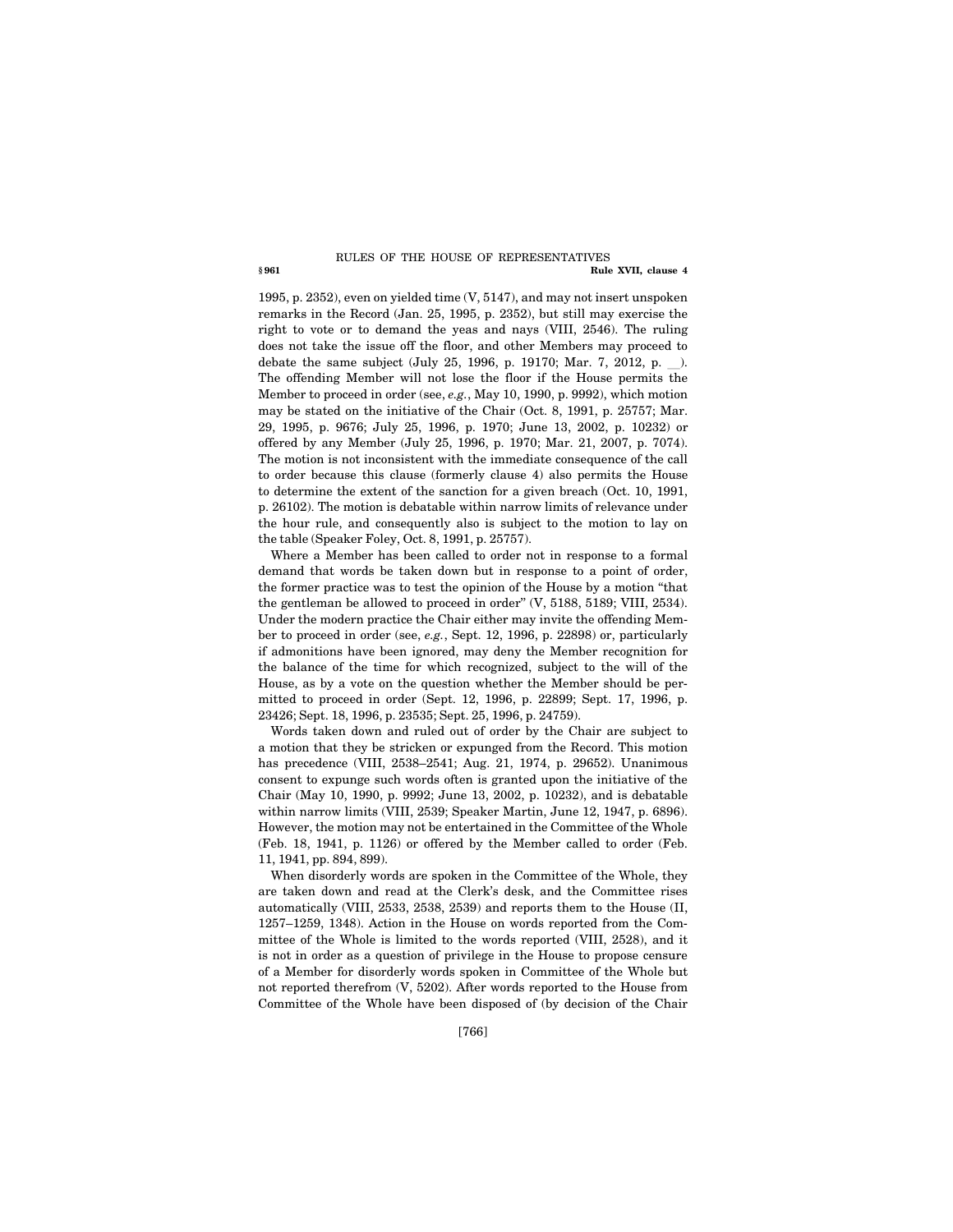#### **Rule XVII, clause 5 § 962**  RULES OF THE HOUSE OF REPRESENTATIVES

and any associated action by the House), the Committee resumes its sitting without motion (VIII, 2539, 2541).

The House has censured a Member for disorderly words (II, 1253, 1254, 1259, 1305; VI, 236). The House has proceeded to consider censure or other action although business may have intervened in certain exceptional cases, such as when disorderly words are part of an occurrence constituting a breach of privilege (II, 1657), when a Member's language has been investigated by a committee (II, 1655), when a Member has reiterated on the floor certain published charges (III, 2637), when a Member has uttered words alleged to be treasonable (II, 1252), or when a Member has uttered an attack on the Speaker (II, 1248; Jan. 4, 1995, p. 551; Jan. 19, 1995, p. 1599).

For a discussion of resolving the use of objectional exhibits that are a breach of decorum, see § 622, *supra*; and for a discussion of resolving the use of objectional exhibits that are not necessarily a breach of decorum, see clause 6, § 963, *infra*.

## *Comportment*

5. When the Speaker is putting a question or addressing the House, a Member, Delegate, or Resident Commissioner may not walk out of or across the Hall. When a Member, Delegate, or Resident Commissioner is speaking, a Member, Delegate, or Resident Commissioner may not pass between the person speaking and the Chair. During the session of the House, a Member, Delegate, or Resident Commissioner may not wear a hat or remain by the Clerk's desk during the call of the roll or the counting of ballots. A person on the floor of the House may not smoke or use a mobile electronic device that impairs decorum. The Sergeant-at-Arms is charged with the strict enforcement of this clause. **§ 962. Decorum of Members in the Hall.** 

Until the 104th Congress this clause (formerly clause 7 of rule XIV) was made up of provisions adopted in 1789, 1837, 1871, and 1896. In the 104th Congress a reference to the former Doorkeeper was deleted and a prohibition against using any personal electronic office equipment was added (secs. 201, 223, H. Res. 6, Jan. 4, 1995, pp. 463, 469). However,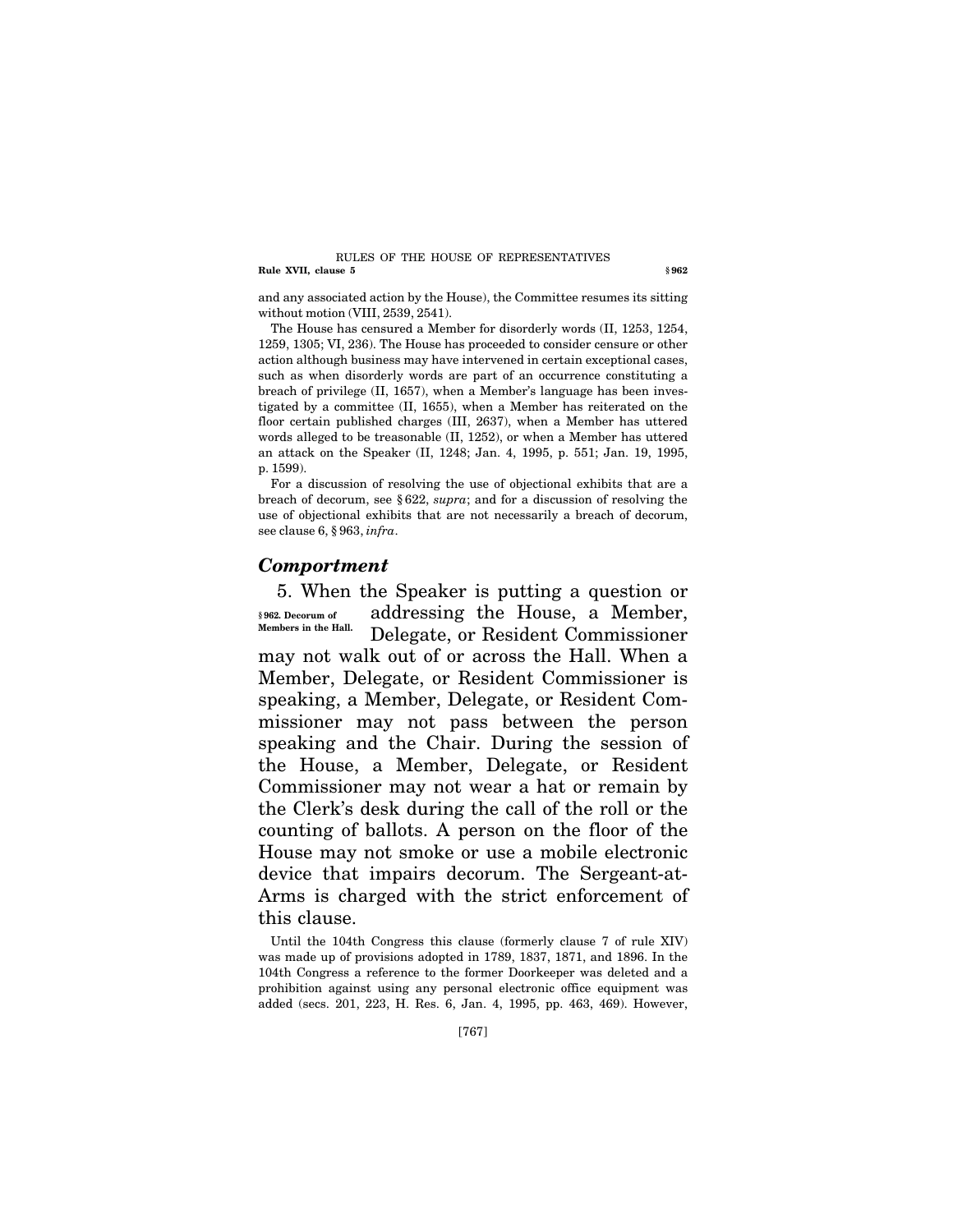#### **§ 962 Rule XVII, clause 5**  RULES OF THE HOUSE OF REPRESENTATIVES

that prohibition was modified in the 108th Congress to cover only a wireless telephone or personal computer (sec. 2(k), H. Res. 5, Jan. 7, 2003, p. 7) and again in the 112th Congress to cover any mobile electronic device that impairs decorum (sec.  $2(e)(2)$ , H. Res. 5, Jan. 5, 2011, p. ). Before the House recodified its rules in the 106th Congress, this provision was found in former clause 7 of rule XIV (H. Res. 5, Jan. 6, 1999, p. 47). The Chair may enlist the Sergeant-at-Arms to enforce a breach of this clause (Sept. 17, 1997, p. 19027; Mar. 28, 2012, p. ).

Originally Members wore their hats during sessions, as in Parliament, and the custom was not abolished until 1837 (II, 1136). The prohibition against Members wearing hats in the Chamber while the House is in session includes doffing a hat in tribute to a group (Speaker Foley, June 22, 1993, p. 13569; June 10, 1996, p. 13560) and the donning of a hood (Mar. 28, 2012, p. \_). In the 96th Congress the Speaker announced that he considered as proper the customary and traditional attire for Members, including a coat and tie for male Members and appropriate attire for female Members (where thermostat controls had been raised in the summer to conserve energy); the House then adopted a resolution, offered as a question of the privileges of the House, requiring Members to wear proper attire as determined by the Speaker, and denying noncomplying Members the privilege of the floor (July 17, 1979, pp. 19008, 19073). In the 106th, 109th, 112th, and 113th Congresses Members were reminded of the need to be in proper attire in the Chamber (June 28, 2000, p. 12654; June 20, 2006, p. 11895; Speaker Boehner, Jan. 23, 2012, p. \_; Speaker Boehner, Feb. 26, 2013, p.  $\Box$ ), and the Chair has so admonished a Member speaking in debate without a jacket (Apr. 3, 2001, p. 5361) and has withdrawn recognition of a Member not wearing proper attire (Mar.  $28$ ,  $2012$ , p. ). The donning of a distinctive uniform of another occupation is not proper  $(Oct. 20, 2009, p. ...)$ . In the 97th Congress, the Speaker announced during a vote by electronic device that Members were not permitted under the traditions of the House to wear overcoats on the House floor (Dec. 16, 1981, p. 31847).

Pursuant to the modification of this clause in the 112th Congress, the Speaker announced that mobile electronic devices that impair decorum include wireless telephones and personal computers, but that electronic tablet devices may be used unobtrusively in the Chamber, although no device may be used for still photography or for audio or video recording (Speaker Boehner, Jan. 5, 2011, p.  $\_\_$ ). The Chair has also announced that Members should disable wireless telephones on entering the Chamber (*e.g.,*  June 12, 2000, p. 10369).

Smoking is not permitted in the Hall during sessions of the House (Oct. 15, 1990, p. 29248), nor during sittings of the Committee of the Whole (Aug. 14, 1986, p. 21707); and the prohibition extends to smoking behind the rail (Feb. 23, 1995, p. 5640).

On the opening day of the 101st Congress, the Speaker prefaced his customary announcement of policies concerning such aspects of the legisla-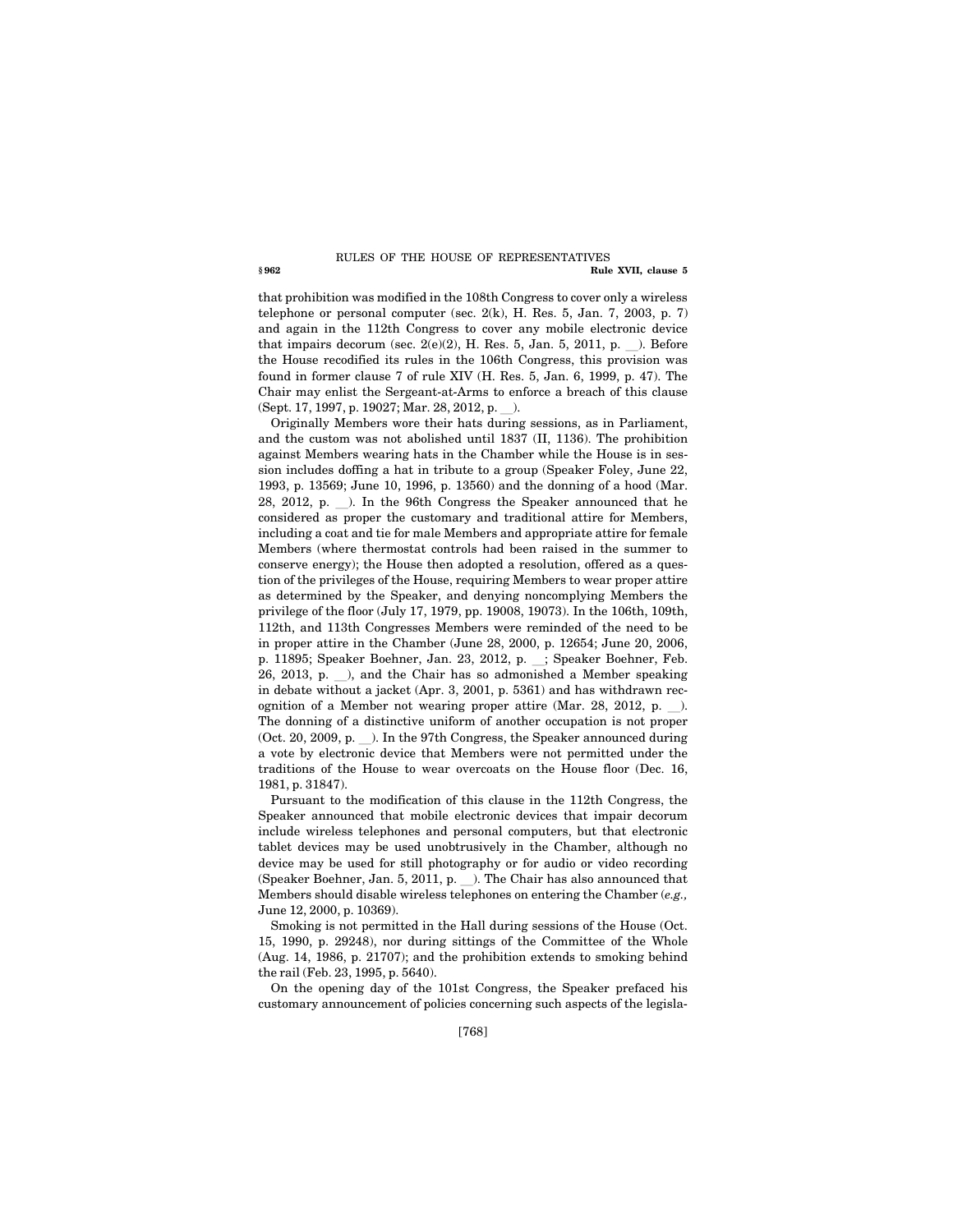#### **Rule XVII, clause 6 § 963** RULES OF THE HOUSE OF REPRESENTATIVES

tive process as recognition for unanimous-consent requests and privileges of the floor with a general statement concerning decorum in the House, including particular adjurations against engaging in personalities, addressing remarks to spectators, and passing in front of the Member addressing the Chair (Jan. 3, 1989, p. 88; see also Jan. 5, 1993, p. 105; Jan. 4, 1995, p. 551). The Chair has announced: (1) that Members should not traffic, or linger in, the well of the House while another Member is speaking (Feb. 3, 1995, p. 3541; Mar. 3, 1995, p. 6721; Dec. 15, 1995, p. 37111; Speaker Boehner, Jan. 23, 2012, p.  $\blacksquare$ ), including Members who may have been invited to the well by the Member speaking (June 12, 2003, p. 14627); (2) that Members should not engage in disruption while another Member is speaking (Dec. 20, 1995, p. 37878), including shouting interjections during debate (Feb. 28, 1995, p. 6259; Feb. 13, 2009, p. 4136; Nov. 7, 2009, p.  $\therefore$  Oct. 11, 2011, p.  $\therefore$  Under this provision the Chair may require a line of Members waiting to sign a discharge petition to proceed to the rostrum from the far right-hand aisle and require the line not to stand between the Chair and Members engaging in debate (Oct. 24, 1997, p. 23293).

Hissing and jeering is not proper decorum in the House (May 21, 1998, p. 10282).

A former Member must observe proper decorum under this clause, and the Chair may direct the Sergeant-at-Arms to assist the Chair in maintaining such decorum (Sept. 17, 1997, p. 19027). In the 105th Congress the House adopted a resolution offered as a question of the privileges of the House alleging indecorous behavior of a former Member and instructing the Sergeant-at-Arms to ban the former Member from the floor, and rooms leading thereto, until the resolution of a contested election to which he was party (H. Res. 233, Sept. 18, 1997, p. 19340).

## *Exhibits*

6. When the use of an exhibit in debate is objected to by a Member, Delegate, or Resident Commissioner, the Chair, in the discretion of the Chair, may submit the question of its use to the House without debate. **§ 963. Objections to use of exhibits.** 

This provision was rewritten in the 103d Congress (H. Res. 5, Jan. 5, 1993, p. 49) to address the use of exhibits in debate rather than the reading from papers. As rewritten in the 103d Congress, an objection to the use of an exhibit automatically triggered a vote by the House on its use. The clause was amended in the 107th Congress to give the Chair the discretion to submit the question of its use to the House (sec. 2(o), H. Res. 5, Jan. 3, 2001, p. 25). A gender-based reference was eliminated in the 111th Congress (sec. 2(l), H. Res. 5, Jan. 6, 2009, p. 7). Before the House recodified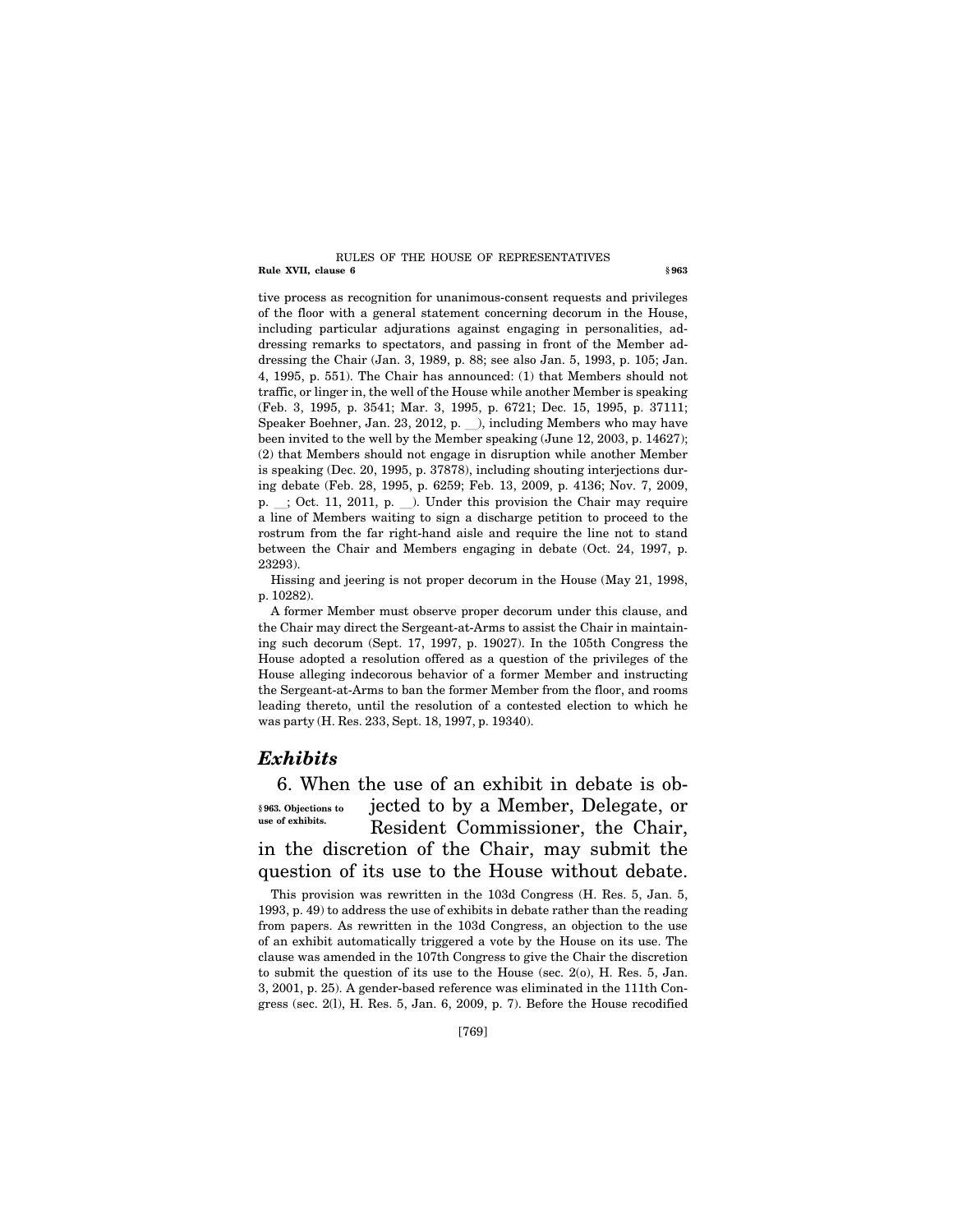#### **§ 964 Rule XVII, clause 6**  RULES OF THE HOUSE OF REPRESENTATIVES

its rules in the 106th Congress, this provision was found in former rule XXX (H. Res. 5, Jan. 6, 1999, p. 47).

When the use of an exhibit in debate was objected to before the clause was rewritten in the 107th Congress, the Chair immediately put the question on whether use of the exhibit would be permitted (the Chair was not determining a breach of decorum under clause 2 of rule I) (Nov. 1, 1995, p. 31154; Nov. 10, 1995, p. 20689; July 31, 1996, p. 20689). The Chair put the question without debate, and without requiring the objecting Member to state the basis for the objection (Nov. 10, 1995, p. 20689). As such, an objection under this rule was not a point of order: it could have been resolved by withdrawal of the exhibit; that failing, it amounted to a demand that the Chair put to the House the question whether the exhibit may be used (July 31, 1996, p. 20700).

It is not a proper parliamentary inquiry to ask the Chair to judge the accuracy or authenticity of the content of an exhibit (Nov. 10, 1995, p. 32142; July 11, 2001, p. 12977). The Chair has held that a second virtually consecutive invocation of this provision, resulting in a second pair of votes on use of a chart and on reconsideration thereof, was not dilatory under former clause 10 of rule XVI (current clause 1 of rule XVI) or former clause 4(b) of rule XI (current clause 6(b) of rule XIII) (July 31, 1996, p. 20700). It is not in order to request that the voting display be turned on during debate as an exhibit to accompany a Member's debate (Oct. 12, 1998, p. 25770). For a discussion of the Speaker's responsibility to preserve decorum that may require the disallowance of exhibits in debate that would be demeaning to the House, or to any Member of the House, or that would be disruptive of the decorum thereof, see § 622, *supra*.

**§ 964. History of former rule on reading of papers.** 

The earlier form of the rule (formerly rule XXX), originally adopted in 1794 and amended in 1802 and 1880 (V, 5257), addressed reading from papers. It recognized the right of a Member under the general parliamentary law to have read the paper on which the House is to vote (V,

5258), but when that paper had been read once, the reading could not be repeated unless by order of the House (V, 5260). The right could be abrogated by suspension of the rules (V, 5278–5284; VIII, 3400); but was not abrogated simply by the fact that the current procedure was taking place under the rule for suspension (V, 5273–5277). On a motion to refer a report, the reading of it could be demanded as a matter of right, but the latest ruling left to the House to determine whether or not an accompanying record of testimony should be read (V, 5261, 5262). In general the reading of a report was held to be in the nature of debate (V, 5292); but where a report presented facts and conclusions but no legislative proposition, it was read if submitted for action (IV, 4663). Where a paper is offered as involving a matter of privilege it may be read to the House (III, 2597; VI, 606; VIII, 2599), rather than by the Speaker privately (III, 2546), but a Member may not, as a matter of right, require the reading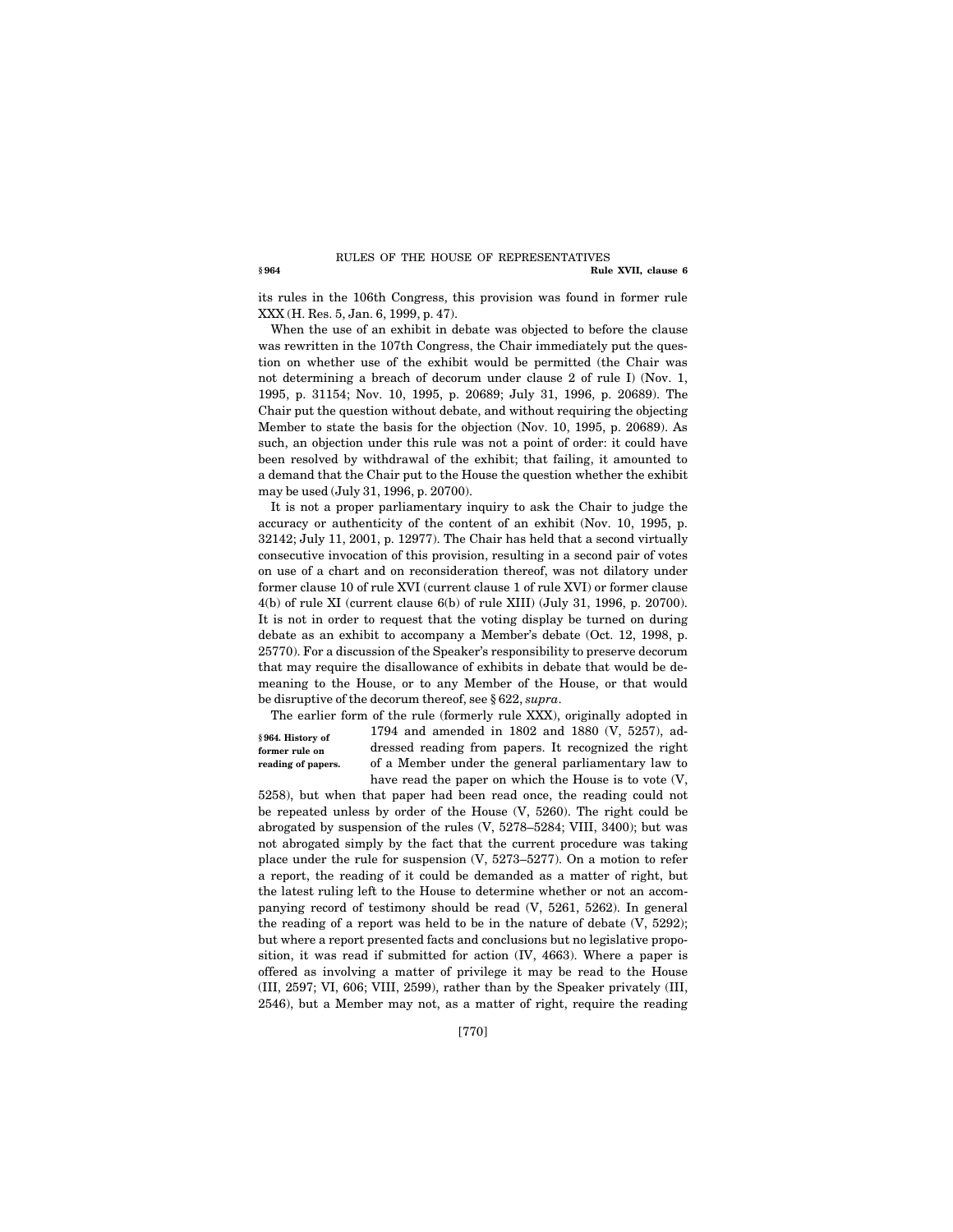#### **Rule XVII, clause 7** § 965–§ 966 RULES OF THE HOUSE OF REPRESENTATIVES

of a book or paper on suggestion that it contains matter infringing on the privileges of the House (V, 5258).

The former rule XXX prohibiting the reading of papers in debate was held to apply to the exhibition of articles as evidence or in exemplification in debate (VIII, 2452, 2453; June 2, 1937, p. 6104; Aug. 5, 1949, p. 10859), and the new form of the rule adopted in the 103d Congress (H. Res. 5, Jan. 5, 1993, p. 49) marks the modern relevance of that application. Although Members may use exhibits such as charts during debate subject to this rule, the Speaker may, pursuant to the authority to preserve order and decorum under rule I (see § 622, *supra*), direct the removal from the well of the House of a chart that is not being utilized during debate (Apr. 1, 1982, p. 6304), or that is otherwise disruptive of decorum.

The reading of papers other than those on which the vote was about to be taken was usually permitted without question (V, 5258). However, this privilege was subject to the au-**§ 965. Earlier practice.** 

thority of the House if another Member objected (V, 5285–5291; VIII, 2597, 2602; Dec. 19, 1974, p. 41425; Dec. 10, 1987, p. 34669). This principle applied even to the Member's own written speech (V, 5258; VIII, 2598), to a report that the Member proposed to have read in his or her own time or to read in his or her place (V, 5293), and to excerpts from the Congressional Record (VIII, 2597). After the previous question was ordered, a Member could not ask the decision of the House on a request for the reading of a paper not before the House for action (V, 5296), even though it be the report of the committee (V, 5294, 5295). For further discussion, see §§ 432–436, *supra*. Pursuant to the former form of this rule, the consent of the House for a Member to read a paper in debate only permitted the Member seeking such permission to read as much of the paper as possible in the time yielded or allotted to that Member, and did not necessarily grant permission to read or to insert the entire document (Mar. 1, 1979, p. 3748). Where a Member objected to another's reading from a paper, the Chair put the question without debate. It was not in order under the guise of parliamentary inquiry to debate that question by indicating that the objection was a dilatory tactic (Dec. 10, 1987, p. 34672).

## *Galleries*

7. During a session of the House, it shall not be in order for a Member, Delegate, or Resident Commissioner to introduce to or to bring to the attention **§ 966. Gallery occupants not to be introduced.** 

of the House an occupant in the galleries of the House. The Speaker may not entertain a request for the suspension of this rule by unanimous consent or otherwise.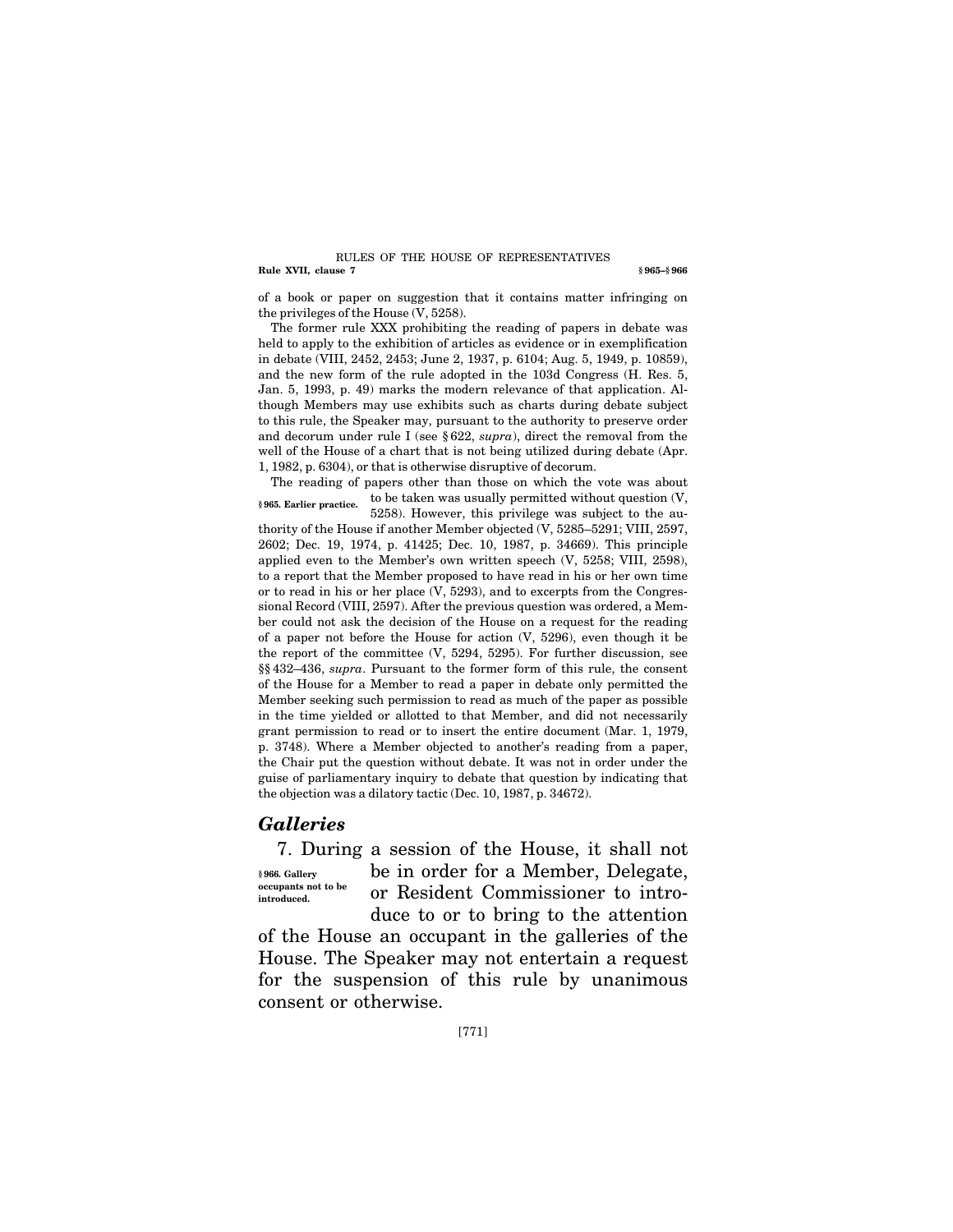#### **§ 967–§ 968 Rule XVII, clause 8**  RULES OF THE HOUSE OF REPRESENTATIVES

This clause was adopted April 10, 1933 (VI, 197). Before the House recodified its rules in the 106th Congress, this provision was found in former clause 8 of rule XIV (H. Res. 5, Jan. 6, 1999, p. 47). The Chair takes the initiative to enforce this clause (Deschler-Brown, ch. 29, §§ 45.4, 45.7).

## *Congressional Record*

8. (a) The Congressional Record shall be a substantially verbatim account of remarks made during the proceedings of the House, subject only to technical, grammatical, and typographical corrections authorized by the Member, Delegate, or Resident Commissioner making the remarks. **§ 967. Revisions of remarks in debate.** 

(b) Unparliamentary remarks may be deleted only by permission or order of the House.

(c) This clause establishes a standard of conduct within the meaning of clause  $3(a)(2)$  of rule XI. **§ 968. Standard of conduct.** 

This clause was adopted in the 104th Congress (sec. 213, H. Res. 6, Jan. 4, 1995, p. 468). Before the House recodified its rules in the 106th Congress, this provision was found in former clause 9 of rule XIV (H. Res. 5, Jan. 6, 1999, p. 47). Under paragraph (a) a unanimous-consent request to revise and extend remarks permits a Member (1) to make technical, grammatical, and typographical corrections to remarks uttered and (2) to include in the Record additional remarks not uttered to appear in a distinctive typeface; however, such a unanimous-consent request does not permit a Member to remove remarks actually uttered (Jan. 4, 1995, p. 541). For example, remarks held irrelevant by the Chair may be removed from the Record by unanimous consent only (Mar. 20, 2002, p. 3663). Remarks uttered while not under recognition (such as when a Member fails to heed the gavel at the expiration of debate time or when a Member attempts to interject remarks in debate where the Member under recognition has refused to yield) do not appear in the Record (*e.g.*, May 22, 2003, p. 12965; Oct. 2, 2003, p. 23950; May 19, 2004, pp. 10107, 10108; Feb. 15, 2012, p.  $\Box$ ). Paragraph (a) also applies to statements and rulings of the Chair (Jan. 20, 1995, p. 1866). For a discussion of rules relating to the Congressional Record, see §§ 685–692, *supra*.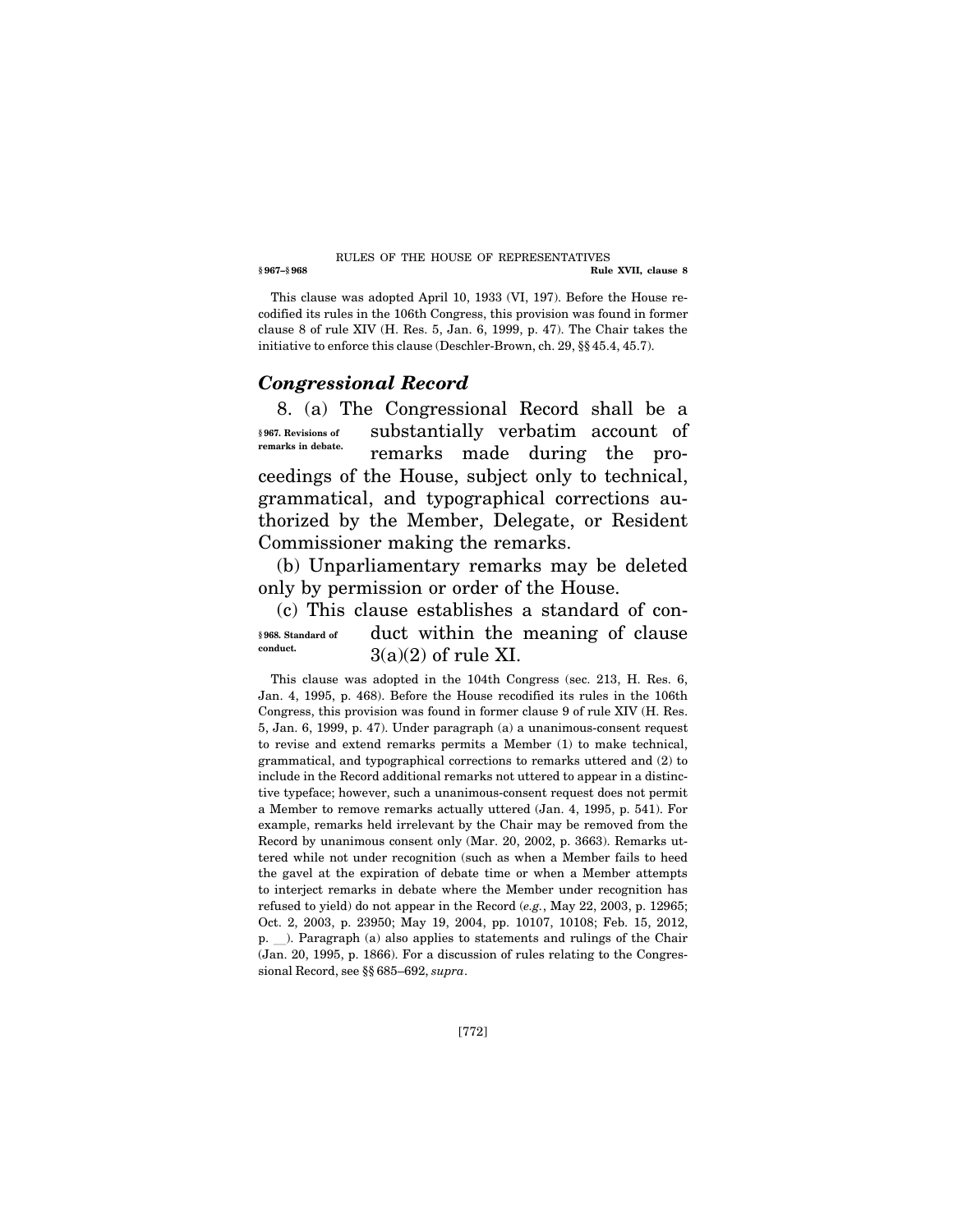#### **Rule XVII, clause 9** § 969 RULES OF THE HOUSE OF REPRESENTATIVES

# *Secret sessions*

9. When confidential communications are re-\$969. Secret session of ceived from the President, or when the Speaker or a Member, Delegate, or Resident Commissioner informs the House that such individual has communications that such individual believes ought to be kept secret for the present, the House shall be cleared of all persons except the Members, Delegates, Resident Commissioner, and officers of the House for the reading of such communications, and debates and proceedings thereon, unless otherwise ordered by the House. **the House.** 

This provision (formerly rule XXIX), in a somewhat different form, was adopted in 1792, although secret sessions had been held by the House before that date. They continued to be held at times with considerable frequency until 1830. In 1880, at the time of the general revision of the rules, the House concluded to retain the rule, although it had been long in disuse (V, 7247; VI, 434). Gender-based references were eliminated in the 111th Congress (sec. 2(l), H. Res. 5, Jan. 6, 2009, p. 7). Before the House recodified its rules in the 106th Congress, this provision was found in former rule XXIX (H. Res. 5, Jan. 6, 1999, p. 47).

The two Houses have legislated in secret session, transmitting their messages also in secrecy (V, 7250); but the House has declined to be bound to secrecy by act of the Senate (V, 7249). Motions to remove the injunction of secrecy should be made with closed doors (V, 7254). In 1843 a confidential message from the President was referred without reading; but no motion was made for a secret session (V, 7255).

The House and not the Committee of the Whole determines whether the Committee may sit in executive session, and an inquiry relative to whether the Committee of the Whole should sit in secret session is properly addressed to the Speaker and not to the chair of the Committee of the Whole (May 9, 1950, p. 6746; June 6, 1978, p. 16376; June 20, 1979, p. 15710). A Member seeking to offer the motion that the House resolve itself into secret session must qualify, as provided by the rule, by asserting that the Member has a secret communication to make to the House (June 6, 1978, p. 16376). A motion having been defeated, a Member may offer a second motion on the same legislative day if having additional communications to make (May 10, 2007, p. 12114, 12177). The motion for a secret session is not debatable (June 20, 1979, p. 15711; Mar. 31, 1998, p. 5229;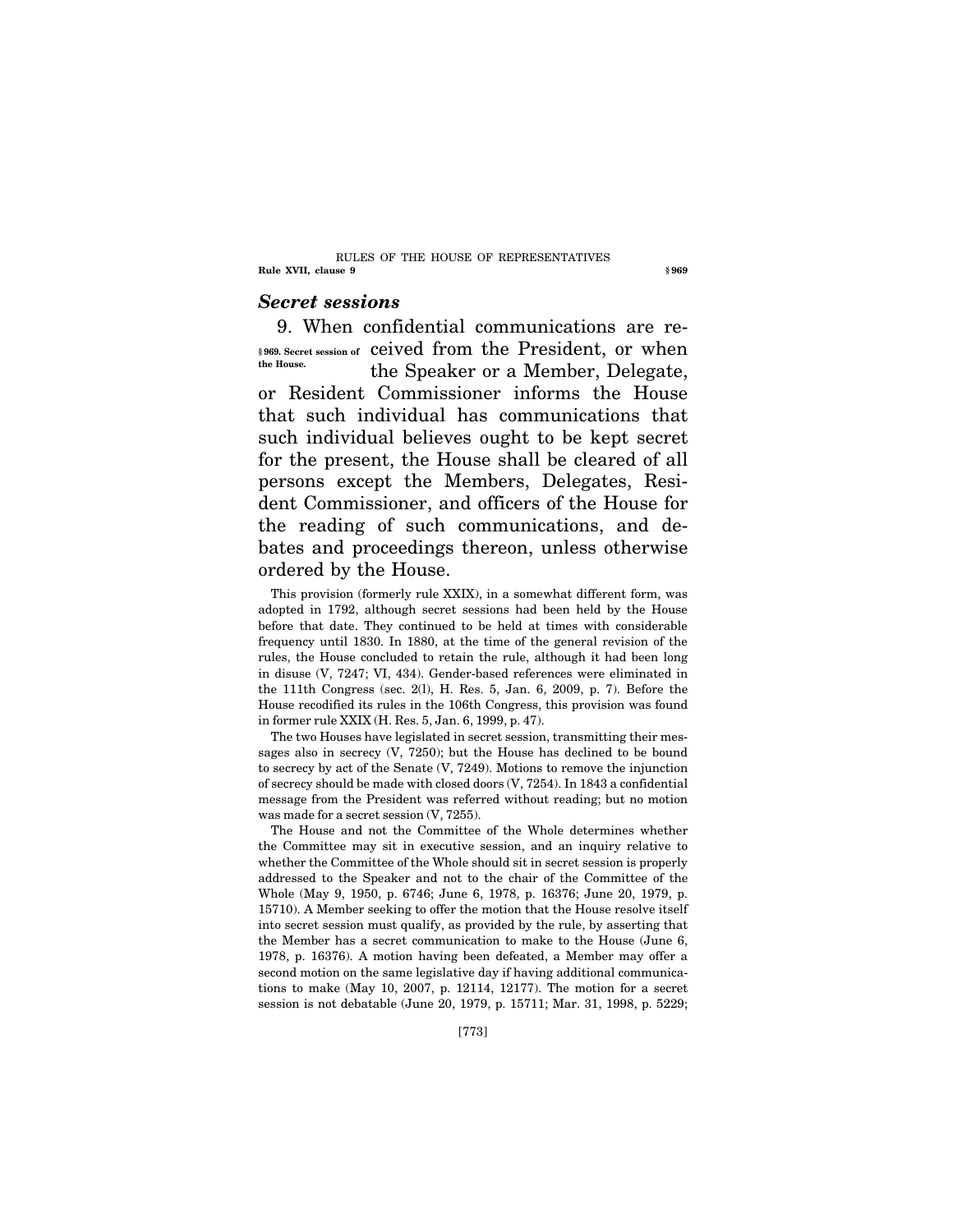#### **§ 969 Rule XVII, clause 9**  RULES OF THE HOUSE OF REPRESENTATIVES

Sept. 26, 2006, p. 19781) but is subject to the motion to lay on the table (May 10, 2007, p. 12177).

The following procedures apply during a secret session. The Member who offers the motion may be recognized for one hour of debate after the House resolves into secret session, and the normal rules of debate, including the principle that no motions would be in order unless the manager yields for that purpose, apply. The Speaker having found that a Member has qualified to make the motion for a secret session, having confidential communications to make, no point of order lies that the material in question must be submitted to the Members to make that determination (the motion for a secret session having been adopted by the House). No point of order lies in secret session that employees designated by the Speaker as essential to the proceedings, who have signed an oath of secrecy, may not be present. A motion in secret session to make public the proceedings therein is debatable for one hour, within narrow limits of relevancy. At the conclusion of debate in secret session, a Member may be recognized to offer a motion that the session be dissolved (July 17, 1979, pp. 19057– 59).

Where the House has concluded a secret session and has not voted to release the transcripts of that session, the injunction of secrecy remains and the Speaker may informally refer the transcripts to appropriate committees for their evaluation and report to the House as to ultimate disposition to be made (June 20, 1979, pp. 15711–13). The House may subsequently by unanimous consent order printed in the Congressional Record such proceedings, with appropriate deletions and revisions agreeable to the committees (July 17, 1979, p. 19049).

On June 20, 1979, the House adopted by voice vote a motion that the House resolve itself into secret session pursuant to this rule (the first such occasion since 1830), where the Member offering the motion had assured the Speaker that he had confidential communications to make to the House as required by the rule (pp. 15711–13). The Speaker pro tempore announced on that occasion before the commencement of the secret session that the galleries would be cleared of all persons, that the Chamber would be cleared of all persons except Members and those officers and employees specified by the Speaker whose attendance was essential to the functioning of the secret session, who would be required to sign an oath of secrecy, and that all proceedings in the secret session must be kept secret until otherwise ordered by the House (June 20, 1979, pp. 15711–13).

On March 13, 2008, the House by unanimous consent authorized the Chair to resolve the House into secret session pursuant to this rule, that debate therein proceed without intervening motion for one hour equally divided and controlled by the Majority Leader and the Minority Whip, and that at the conclusion of debate the secret session be dissolved and the House stand adjourned (p. 4145). Before commencement of that secret session, the Speaker pro tempore (1) read to the House the contents of clause 9; (2) announced a recess to clear the galleries and floor of all persons